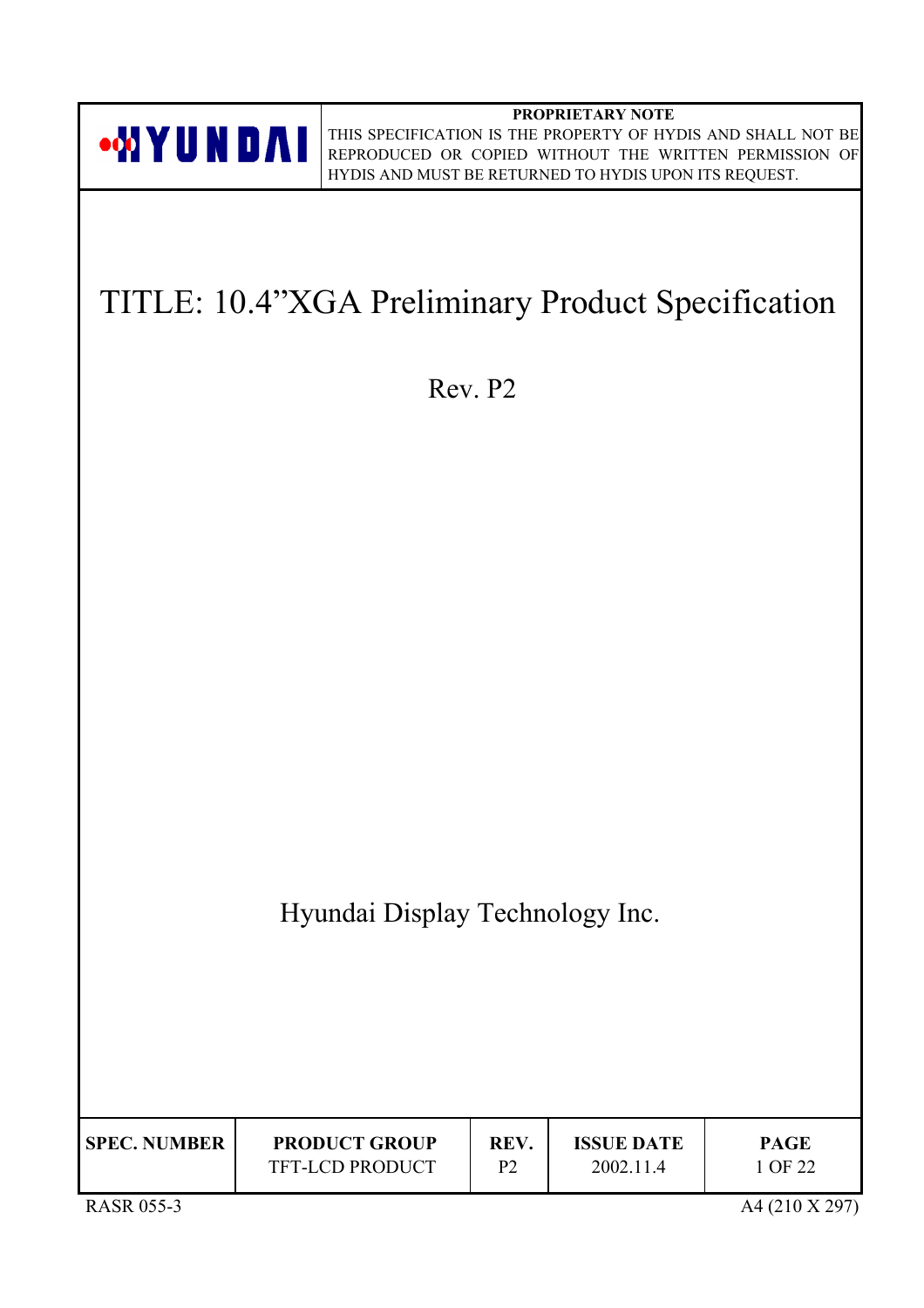|                                        | <b>WYUNDAI</b>      |                        | <b>PRODUCT GROUP</b>                                                                                                                                                                                                                                                                                                                | REV.                                   | <b>ISSUE DATE</b>             |
|----------------------------------------|---------------------|------------------------|-------------------------------------------------------------------------------------------------------------------------------------------------------------------------------------------------------------------------------------------------------------------------------------------------------------------------------------|----------------------------------------|-------------------------------|
|                                        |                     |                        | TFT-LCD PRODUCT                                                                                                                                                                                                                                                                                                                     | P <sub>2</sub>                         | 2002.11.4                     |
|                                        |                     |                        | <b>REVISION HISTORY</b>                                                                                                                                                                                                                                                                                                             |                                        |                               |
| REV.                                   | ECN NO.             |                        | DESCRIPTION OF CHANGES                                                                                                                                                                                                                                                                                                              | <b>DATE</b>                            | <b>PREPARED</b>               |
| PO<br>P <sub>1</sub><br>P <sub>2</sub> |                     | <b>Initial Release</b> | Widen bezel opening(Figure 6.)<br>$214.5x162 \Rightarrow 216.6x162.4$<br>Lower power consumption: $4.0W = > 3.8W$<br>3.0 power suply current 210 mA,<br>Power consumption 0.7W<br>BL lamp voltage 520, 4.5mA, 2.3W<br>Total power consumption 3.0W<br>4.0 Contrast ratio 450<br>White coodinate 0.312, 0.343<br>1.0 Weight 235g typ | 2002.07.16<br>2002.08.05<br>2002.10.24 | D.J.LEE<br>S.Y.Kim<br>S.Y.Kim |
|                                        |                     |                        |                                                                                                                                                                                                                                                                                                                                     |                                        |                               |
|                                        | <b>SPEC. NUMBER</b> |                        | <b>SPEC. TITLE</b><br>10.4"XGA Preliminary Product Specification                                                                                                                                                                                                                                                                    |                                        | <b>PAGE</b><br>22<br>2<br>OF  |
| <b>RASR 056-1</b>                      |                     |                        |                                                                                                                                                                                                                                                                                                                                     |                                        | A4 (210 X 297)                |

 $\Delta_{\rm{max}}$  and  $\Delta_{\rm{max}}$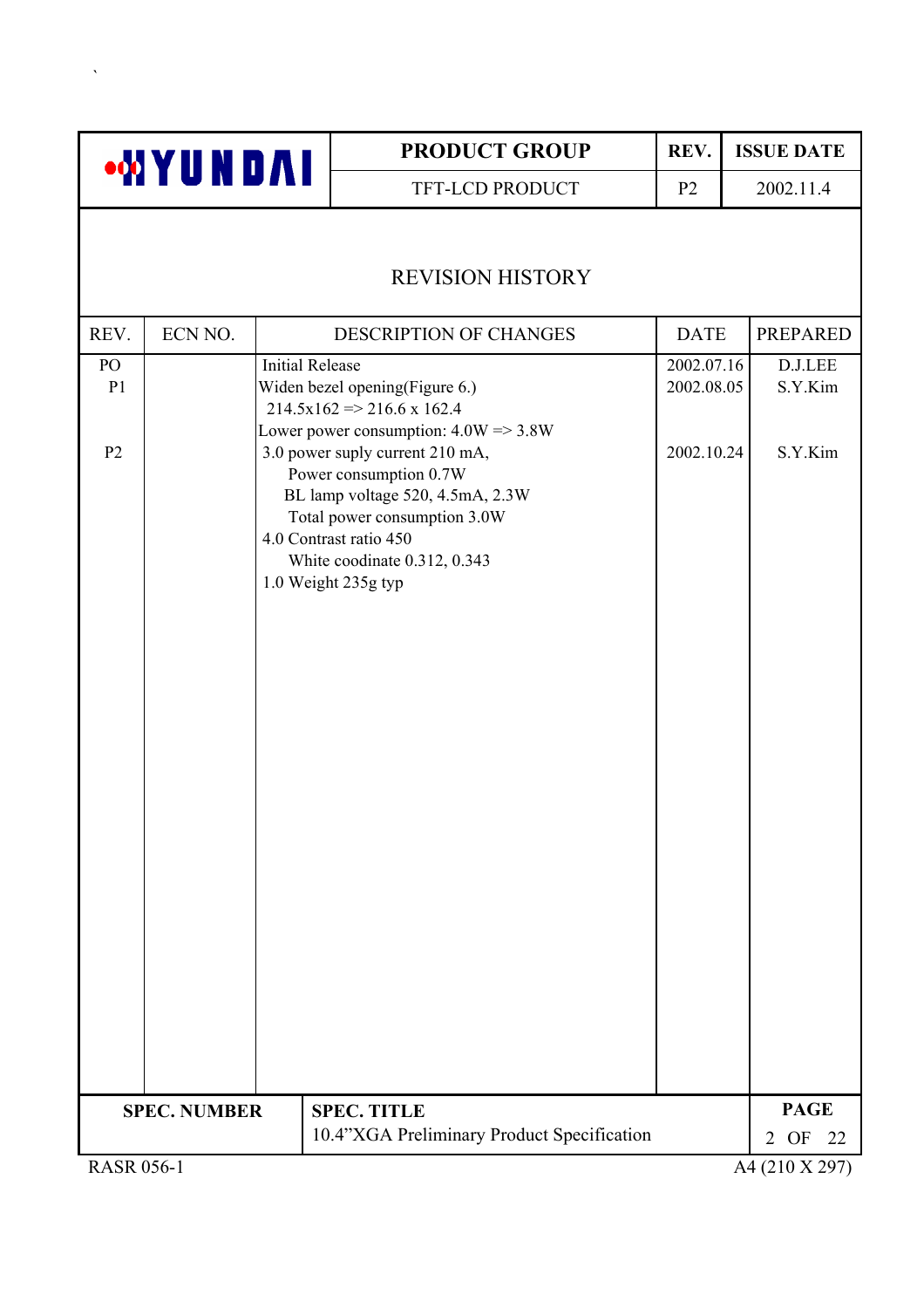

TFT-LCD PRODUCT P2 2002.11.4

# **Contents**

| N <sub>o</sub> | Item                                                  | Page           |
|----------------|-------------------------------------------------------|----------------|
| 1.0            | General Description                                   | $\overline{4}$ |
| 2.0            | <b>Absolute Maximum Ratings</b>                       | 5              |
| 3.0            | <b>Electrical Specifications</b>                      | 6              |
| 4.0            | <b>Optical Specifications</b>                         | 7              |
| 5.0            | Interface Connection                                  | 9              |
| 6.0            | <b>Signal Timing Specifications</b>                   | 11             |
| 7.0            | Signal Timing Waveforms of interface signal (DE mode) | 13             |
| 8.0            | Input Signals, Display Colors & Gray Scale of Colors  | 14             |
| 9.0            | Power Sequence                                        | 15             |
| 10.0           | <b>Mechanical Characteristics</b>                     | 16             |
| 11.0           | <b>Reliability Test</b>                               | 17             |
| 12.0           | Handling & Cautions                                   | 18             |
| 13.0           | Appendix                                              | 19             |

| <b>SPEC. NUMBER</b> | <b>SPEC. TITLE</b>                         | <b>PAGE</b> |                |
|---------------------|--------------------------------------------|-------------|----------------|
|                     | 10.4"XGA Preliminary Product Specification | OF.         |                |
| <b>RASR 057-1</b>   |                                            |             | A4 (210 X 297) |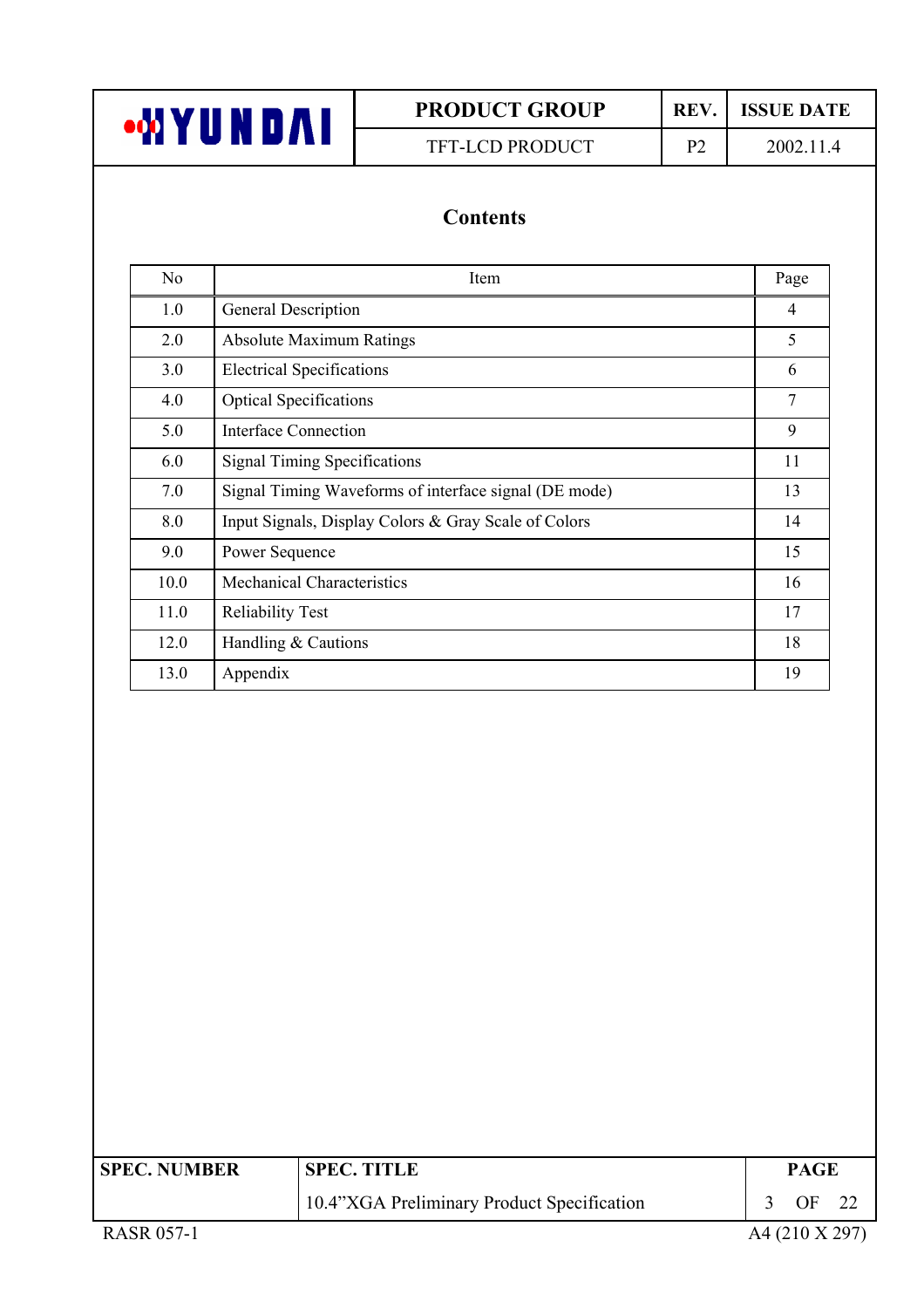| •MY<br>UNDAI | <b>PRODUCT GROUP</b>   | <b>REV</b> | <b>ISSUE DATE</b> |
|--------------|------------------------|------------|-------------------|
|              | <b>TFT-LCD PRODUCT</b> | ÞΩ         | 2002.11.4         |
|              |                        |            |                   |

#### **1.0 GENERAL DESCRIPTION**

1.1 Introduction

10.4"XGA is a color active matrix TFT LCD module using amorphous silicon TFT's (Thin Film Transistors) as active switching devices. This module has a 10.4 inch diagonally measured active area with XGA resolutions (1024 horizontal by 768 vertical pixel array). Each pixel is divided into RED, GREEN, BLUE dots which are arranged in vertical stripe and this module can display 262,144 colors. The TFT-LCD panel used for this module is a low reflection and higher color type.

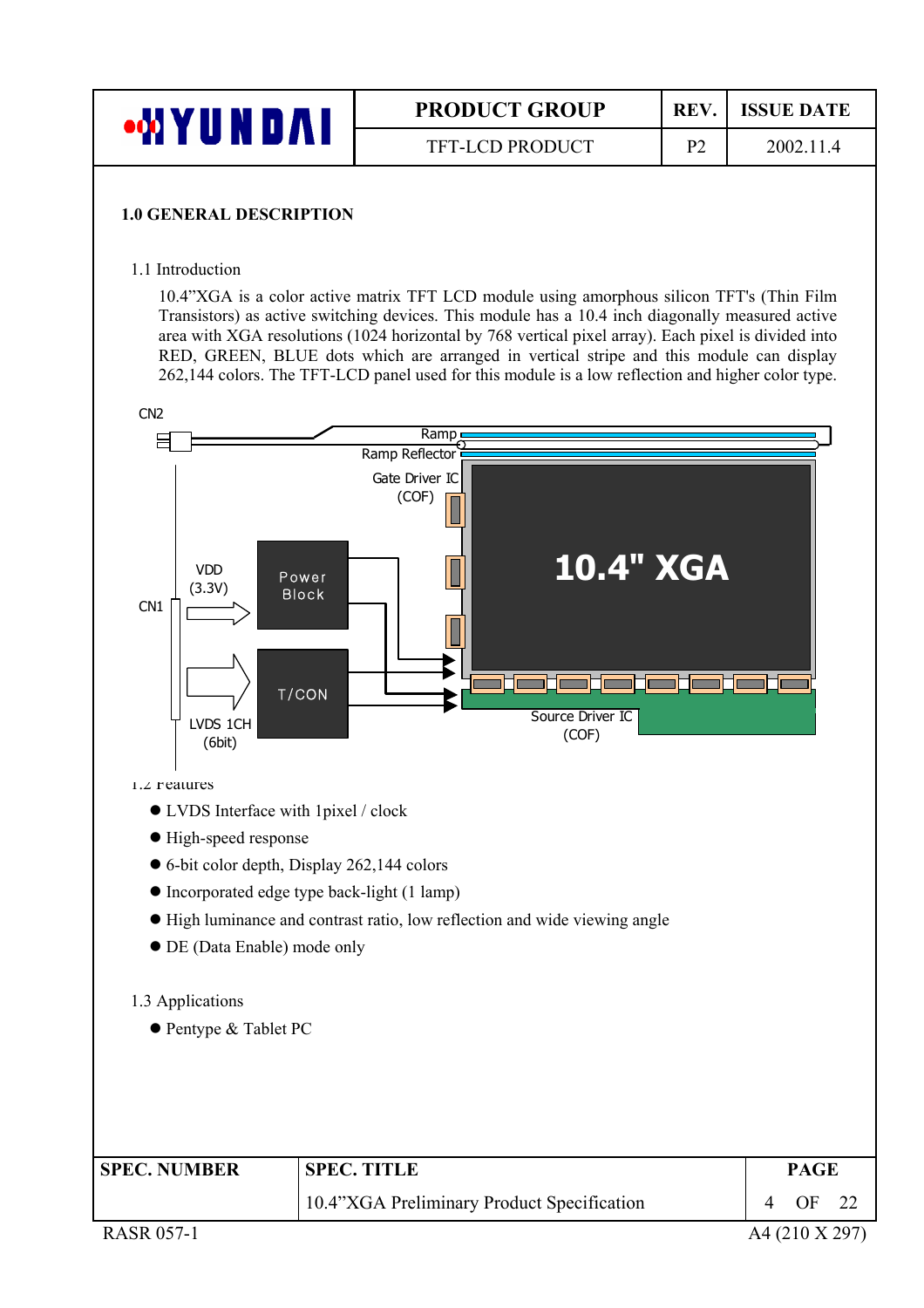| <b>TUND</b><br><b>ood</b> \ | <b>PRODUCT GROUP</b> | REV.                | <b>ISSUE DATE</b> |
|-----------------------------|----------------------|---------------------|-------------------|
|                             | TFT-LCD PRODUCT      | $\mathbf{D}^{\sim}$ | 2002.11.4         |

#### 1.4 General Specifications

| Parameter           | Specification                              | Unit   | Remark |
|---------------------|--------------------------------------------|--------|--------|
| Active area         | 210.432 X 157.824                          | mm     |        |
| Number of pixels    | $1024(H) \times 768(V)$                    | pixels |        |
| Pixel pitch         | $0.2055(H) \times 0.2055(V)$               | mm     |        |
| Pixel arrangement   | <b>RGB</b> Vertical stripe                 |        |        |
| Display colors      | 262,144                                    | colors |        |
| Display mode        | Normally Black                             |        |        |
| Dimensional outline | 238.6(H) X 173.2(V) X 5.0max               | mm     | Note 2 |
| Weight              | 235 typ.                                   | gram   |        |
| Back-light          | Top edge side 1-CCFL type                  |        | Note 1 |
| Surface treatment   | Haze 25, Anti-glare $\&$ hard-coating (3H) |        |        |

Note: 1. CCFL (Cold Cathode Fluorescent Lamp)

2. LCM Height: 5.0[mm]Max(Lamp) , 6.8[mm]Max(Component)

#### **2.0 ABSOLUTE MAXIMUM RATINGS**

The followings are maximum values which, if exceed, may cause faulty operation or damage to the unit.

 $[VSS = GND = 0V]$ 

| Parameter                    | Symbol       | Min       | Max          | Unit          | Remark             |
|------------------------------|--------------|-----------|--------------|---------------|--------------------|
| Power Input Voltage          | $\rm V_{DD}$ | $VSS-0.3$ | 4.0          | V             | $Ta = 25^{\circ}C$ |
| Logic Input Voltage          | $\rm V_{IN}$ | $VSS-0.3$ | $V_{DD}+0.3$ | V             |                    |
| Back-light Lamp Current      | $I_{BL}$     | 3         | 7            | mA            |                    |
| Back-light lamp Frequency    | $F_{L}$      | 40        | 80           | <b>KHz</b>    |                    |
| <b>Operating Temperature</b> | $T_{OP}$     | $\theta$  | $+50$        | °C            |                    |
| (Humidity)                   | <b>RH</b>    |           | 80           | $\frac{0}{0}$ | $\leq 40$ °C       |
| <b>Storage Temperature</b>   | $T_{ST}$     | $-20$     | $+60$        | °C            |                    |
| (Humidity)                   | <b>RH</b>    |           | 90           | $\frac{0}{0}$ | $\leq 40$ °C       |

| <b>SPEC. NUMBER</b> | <b>SPEC. TITLE</b>                         | PAGE             |
|---------------------|--------------------------------------------|------------------|
|                     | 10.4"XGA Preliminary Product Specification | OF <sub>22</sub> |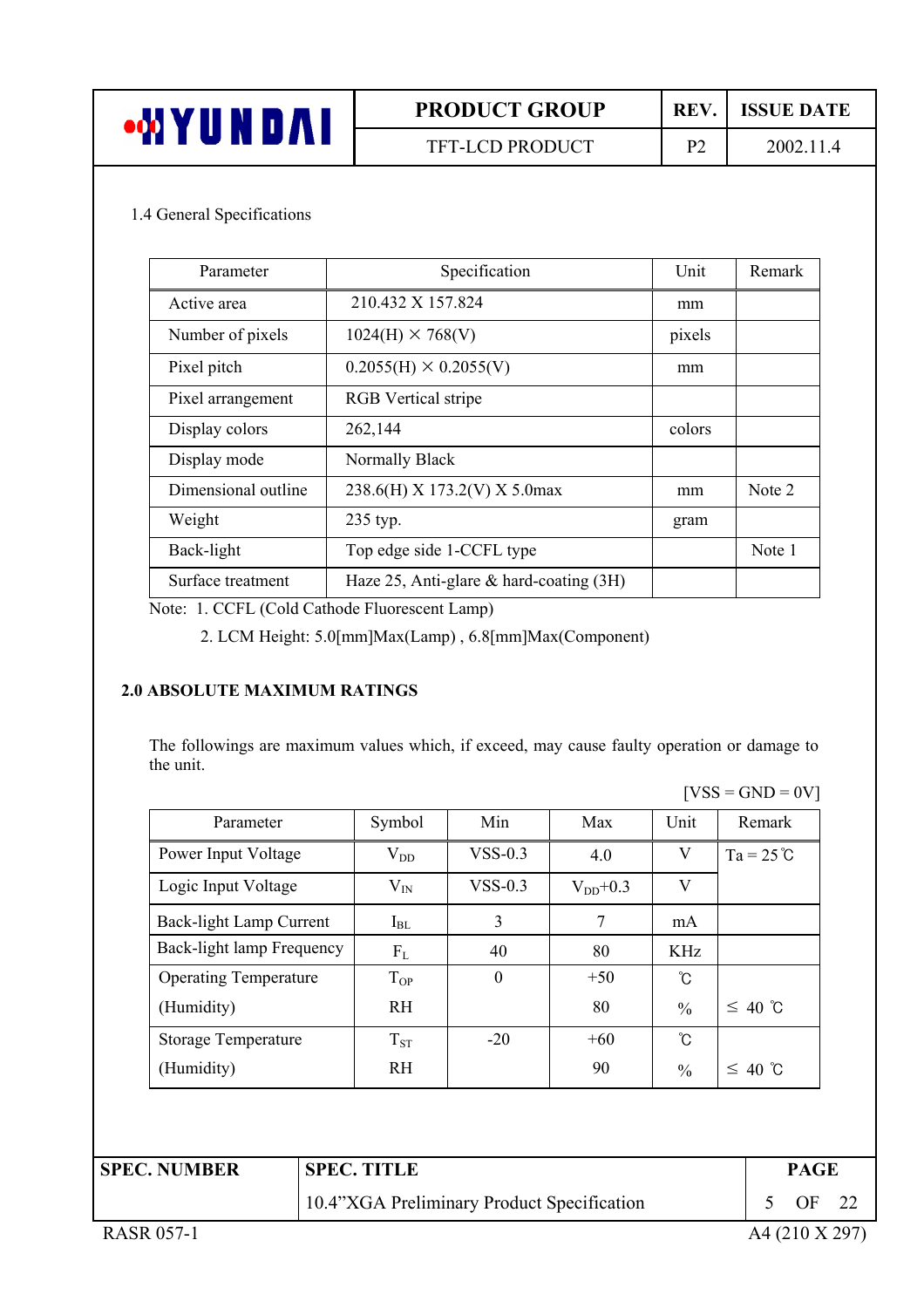

## TFT-LCD PRODUCT P2 2002.11.4

#### **3.0 ELECTRICAL SPECIFICATIONS**

#### $[Ta = 25 \pm 2^\circ \text{C}]$

| Parameter                                          |              | Min    | Typ | Max    | Unit             | Remark                      |
|----------------------------------------------------|--------------|--------|-----|--------|------------------|-----------------------------|
| Power Supply Voltage                               | $V_{DD}$     | 3.0    | 3.3 | 3.6    | V                |                             |
| Power Supply Current                               | $I_{DD}$     |        | 210 |        | mA               | Note1                       |
| Permissible Input Ripple Voltage                   | $\rm V_{RF}$ |        | ÷,  | 100    | mV               | $V_{DD} = 3.3V$             |
| High Level Differential Input<br>Threshold Voltage | $V_{IH}$     |        | -   | $+100$ | mV               | Vcm                         |
| Low Level Differential Input<br>Threshold Voltage  | $V_{IL}$     | $-100$ |     |        | mV               | $= 1.2V$ typ.               |
| Back-light Lamp Voltage                            | $\rm V_{BL}$ |        | 520 |        | $V_{rms}$        |                             |
| Back-light Lamp Current                            | $I_{BL}$     | 3.0    | 4.5 | 7.0    | mA <sub>rm</sub> |                             |
| <b>Back-light Lamp Frequency</b>                   | $F_{L}$      | 40     | 60  | 80     | <b>KHz</b>       | Note 2                      |
|                                                    |              |        |     | 950    | $V_{\rm rms}$    | $25^{\circ}$ C, Note 3      |
| Lamp Start Voltage                                 |              |        |     | 1150   | $V_{\rm rms}$    | $0^{\circ}$ , Note 3        |
| Lamp Life                                          |              | 15,000 |     |        | hrs              | $I_{BL} = 3.0 - 7.0$ mA     |
|                                                    | $P_D$        |        | 0.7 |        | W                |                             |
| Power Consumption                                  | $P_{BL}$     |        | 2.3 |        | W                | $I_{BL} = 4.5mA,$<br>Note 4 |
|                                                    | $P_{total}$  |        | 3.0 |        | W                |                             |

Notes:

1. The supply voltage is measured and specified at the interface connector of LCM.

The current draw and power consumption specified is for  $VDD = 3.3V$ , Frame rate = 60 Hz and Clock frequency = 65MHz.

Test Pattern of power supply current

a) Typ : Vertical color bar pattern

b) Max : Gray 28 @ Vertical 2 Skip line pattern

- 2. The lamp frequency should be selected as different as possible from the horizontal synchronous frequency and its harmonics to avoid interference, which may cause line flow on the display
- 3. The voltage above this value should be applied to the lamps for more than 1 second to startup. Otherwise the lamps may not to be turned on.
- 4. Calculated value for reference ( $V_{BL} \times I_{BL}$ ) excluding inverter loss.

| <b>SPEC. NUMBER</b> | <b>SPEC. TITLE</b>                         | <b>PAGE</b> |    |  |
|---------------------|--------------------------------------------|-------------|----|--|
|                     | 10.4"XGA Preliminary Product Specification |             | ΩE |  |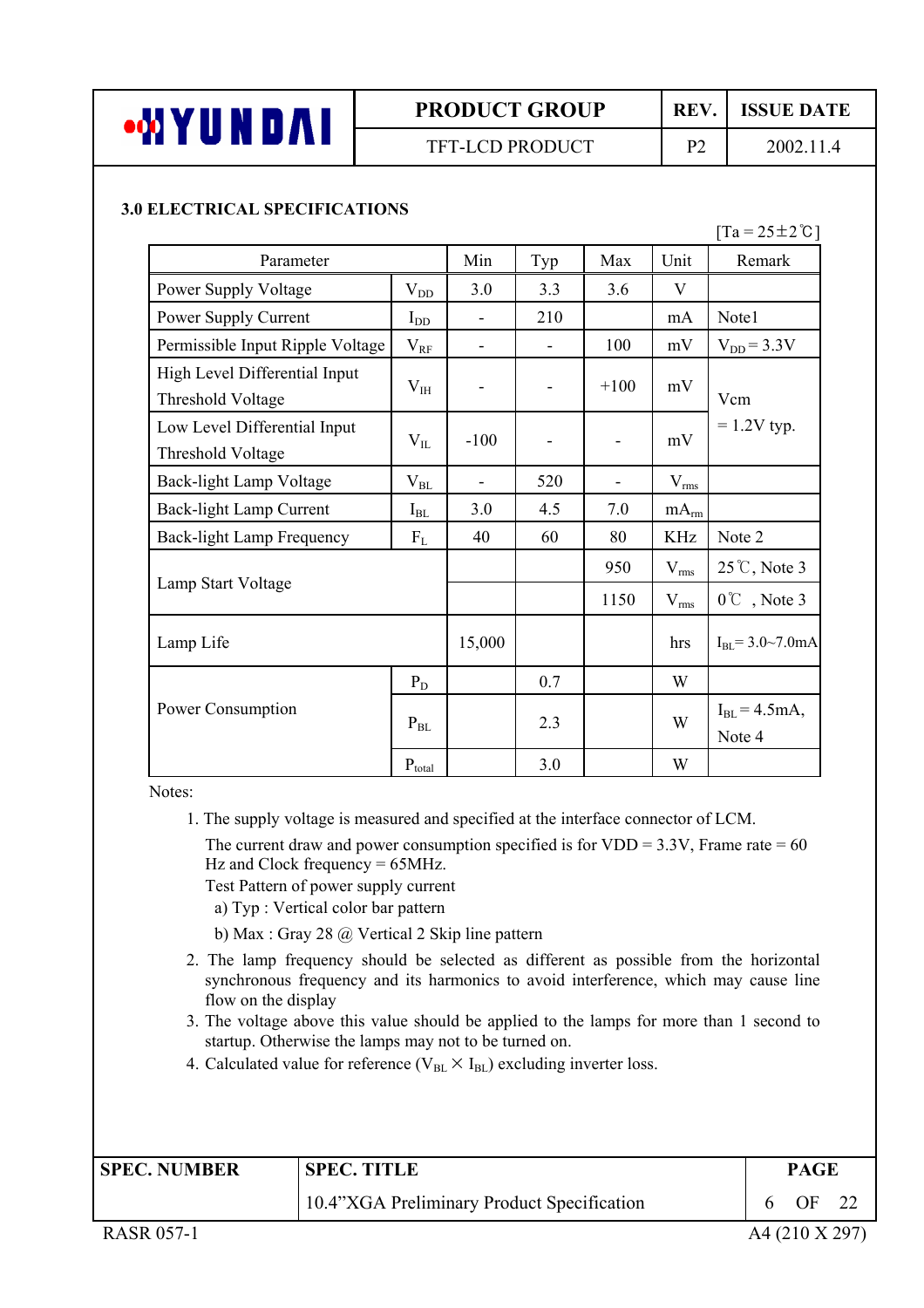

### TFT-LCD PRODUCT P2 2002.11.4

#### **4.0 OPTICAL SPECIFICATIONS**

The measurement shall be executed after 30 minutes warm-up period. Measuring equipment: TOPCON-BM5.

| Parameter                  |                       | Symbol                    | Condition            | Min                      | Typ            | Max                      | Unit              | Remark |
|----------------------------|-----------------------|---------------------------|----------------------|--------------------------|----------------|--------------------------|-------------------|--------|
|                            | Horizontal            | $\Theta_3$                |                      |                          | 80             |                          | Deg               | Note 1 |
| Viewing                    |                       | $\Theta$ 9                | CR > 10              |                          | 80             |                          | Deg               |        |
| Angle                      | Vertical              | $\Theta_{12}$             |                      |                          | 80             | $\blacksquare$           | Deg               |        |
|                            |                       | $\Theta_6$                |                      |                          | 80             | $\blacksquare$           | Deg               |        |
| Luminance contrast ratio   |                       | CR                        |                      | $\blacksquare$           | 450            | $\blacksquare$           |                   | Note 2 |
| Luminance of white         |                       | $Y_{\rm L}$               |                      | <b>TBD</b>               | 150            | $\blacksquare$           | cd/m <sup>2</sup> | Note 3 |
| White luminance uniformity |                       | $\Delta$ Y                |                      | $\overline{a}$           | $\frac{1}{2}$  | 1.4                      |                   | Note 4 |
|                            | White                 | $\mathbf{X}_\mathbf{W}$   |                      | $\blacksquare$           | 0.312          | $\overline{\phantom{a}}$ |                   |        |
| Color Cord.                |                       | <b>yw</b>                 |                      | $\blacksquare$           | 0.343          | $\blacksquare$           |                   |        |
|                            | Red                   | $\mathbf{X}_{\textrm{R}}$ | $\Theta = 0^{\circ}$ | L,                       | <b>TBD</b>     | L,                       |                   | Note 5 |
|                            |                       | $y_R$                     | (Center)             | $\blacksquare$           | <b>TBD</b>     | $\mathbb{L}$             |                   |        |
|                            | Green                 | $X_G$                     | Normal               | $\blacksquare$           | TBD            | $\blacksquare$           |                   |        |
|                            |                       | $\mathbf{y}_{\rm G}$      | Viewing              | $\blacksquare$           | <b>TBD</b>     | $\blacksquare$           |                   |        |
|                            | Blue                  | $\mathbf{X}_{\text{B}}$   | Angle                | $\overline{\phantom{a}}$ | <b>TBD</b>     | $\overline{\phantom{a}}$ |                   |        |
|                            |                       | $\mathbf{y}_\mathrm{B}$   |                      | ÷.                       | <b>TBD</b>     |                          |                   |        |
| Color Reproduction         |                       |                           |                      |                          | 45             |                          | $\frac{0}{0}$     |        |
| Response time              | Ttotal<br>$(Tr + Td)$ | Ttotal                    |                      |                          | 34             | 40                       | msec              | Note 6 |
| Cross talk                 |                       | CT                        |                      | $\blacksquare$           | $\blacksquare$ | 2.0                      | $\frac{0}{0}$     | Note 7 |
|                            |                       |                           |                      |                          |                |                          |                   |        |

|  | [VDD=3.3V, Frame rate=60Hz, Clock=65MHz, $I_{BL}$ =4.5mA, Ta = 25 ± 2°C] |
|--|--------------------------------------------------------------------------|
|--|--------------------------------------------------------------------------|

**SPEC. NUMBER SPEC. TITLE PAGE** 

10.4"XGA Preliminary Product Specification 7 OF 22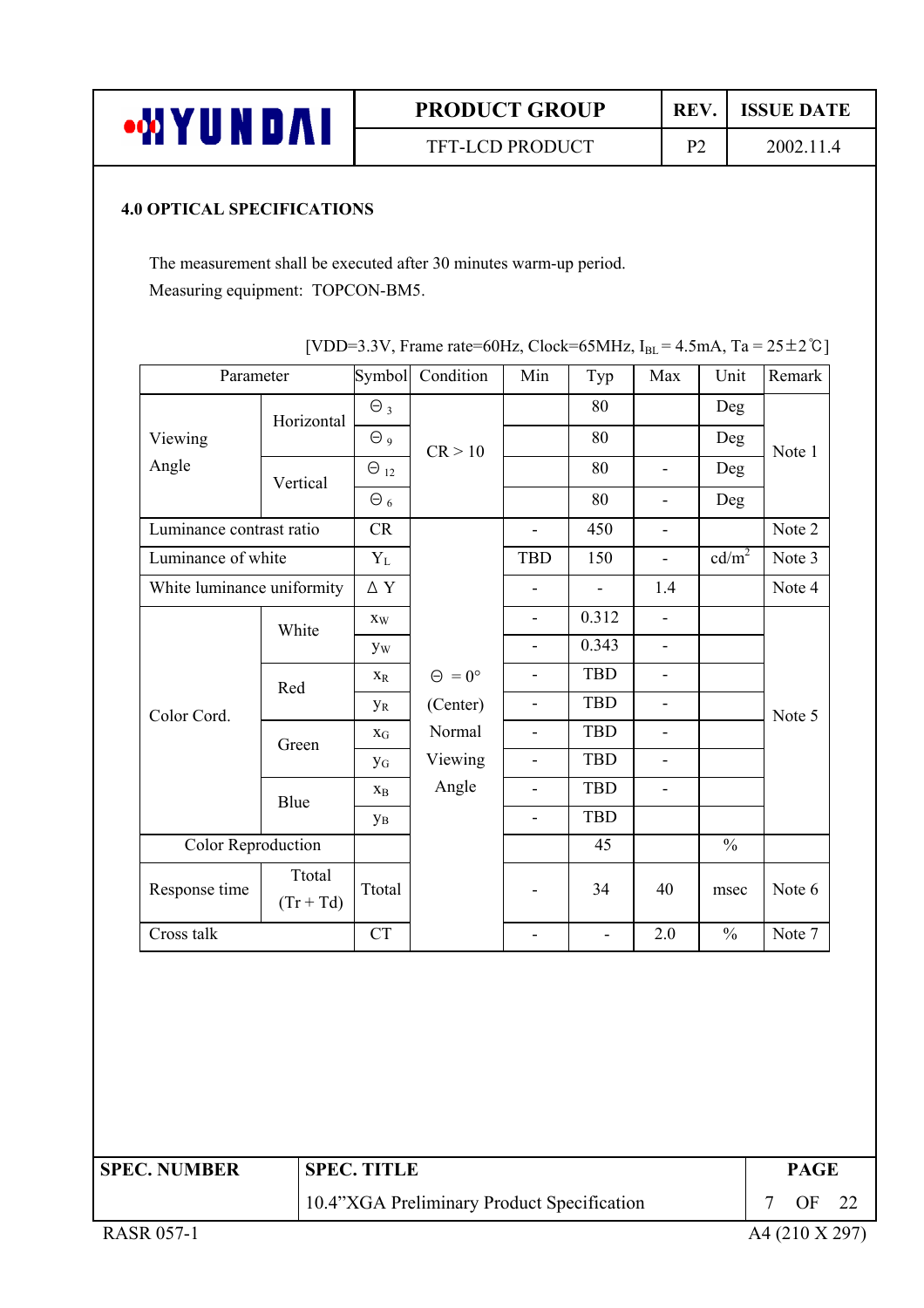| Ш<br>o pro | <b>PRODUCT GROUP</b>   | REV.                     | <b>ISSUE DATE</b> |
|------------|------------------------|--------------------------|-------------------|
|            | <b>TFT-LCD PRODUCT</b> | $\overline{\phantom{0}}$ | 2002.11.4         |

Note:

1. Viewing angle is the angle at which the contrast ratio is greater than 10. The viewing are determined for the horizontal or 3, 9 o'clock direction and the vertical or 6, 12 o'clock direction with respect to the optical axis which is normal to the LCD surface (see FIGURE 1 shown in Appendix).

2. Contrast measurements shall be made at viewing angle of  $\Theta = 0^{\circ}$  and at the center of the LCD surface. Luminance shall be measured with all pixels in the view field set first to white, then to the dark (black) state. (See FIGURE 1 shown in Appendix) Luminance Contrast Ratio (CR) is defined mathematically.

> $CR =$  Luminance when displaying a white raster Luminance when displaying a black raster

3. Luminance of white is defined as a center point(#1) on LCD surface. Luminance shall be measured with all pixels in the view field set first to white. This measurement shall be taken at the locations shown in FIGURE 2 for a total of the measurements per display.

4. The White luminance uniformity on LCD surface is then expressed as :  $\Delta Y =$  Maximum Luminance of 5 points / Minimum Luminance of 5 points (see FIGURE 2 shown in Appendix).

5. The color chromaticity coordinates specified in Table 4 shall be calculated from the spectral data measured with all pixels first in red, green, blue and white. Measurements shall be made at the center of the panel.

6. The electro-optical response time measurements shall be made as FIGURE 3 shown in Appendix by switching the "data" input signal ON and OFF. The times needed for the luminance to change from 10% to 90% is Tr, and 90% to 10% is Td.

7. Cross-Talk of one area of the LCD surface by another shall be measured by comparing the luminance  $(Y_A)$  of a 25mm diameter area, with all display pixels set to a gray level, to the luminance  $(Y_B)$  of that same area when any adjacent area is driven dark. (See FIGURE 4 shown in Appendix).

| <b>SPEC. NUMBER</b> | <b>SPEC. TITLE</b>                         | <b>PAGE</b> |  |
|---------------------|--------------------------------------------|-------------|--|
|                     | 10.4"XGA Preliminary Product Specification | OF.         |  |
|                     |                                            |             |  |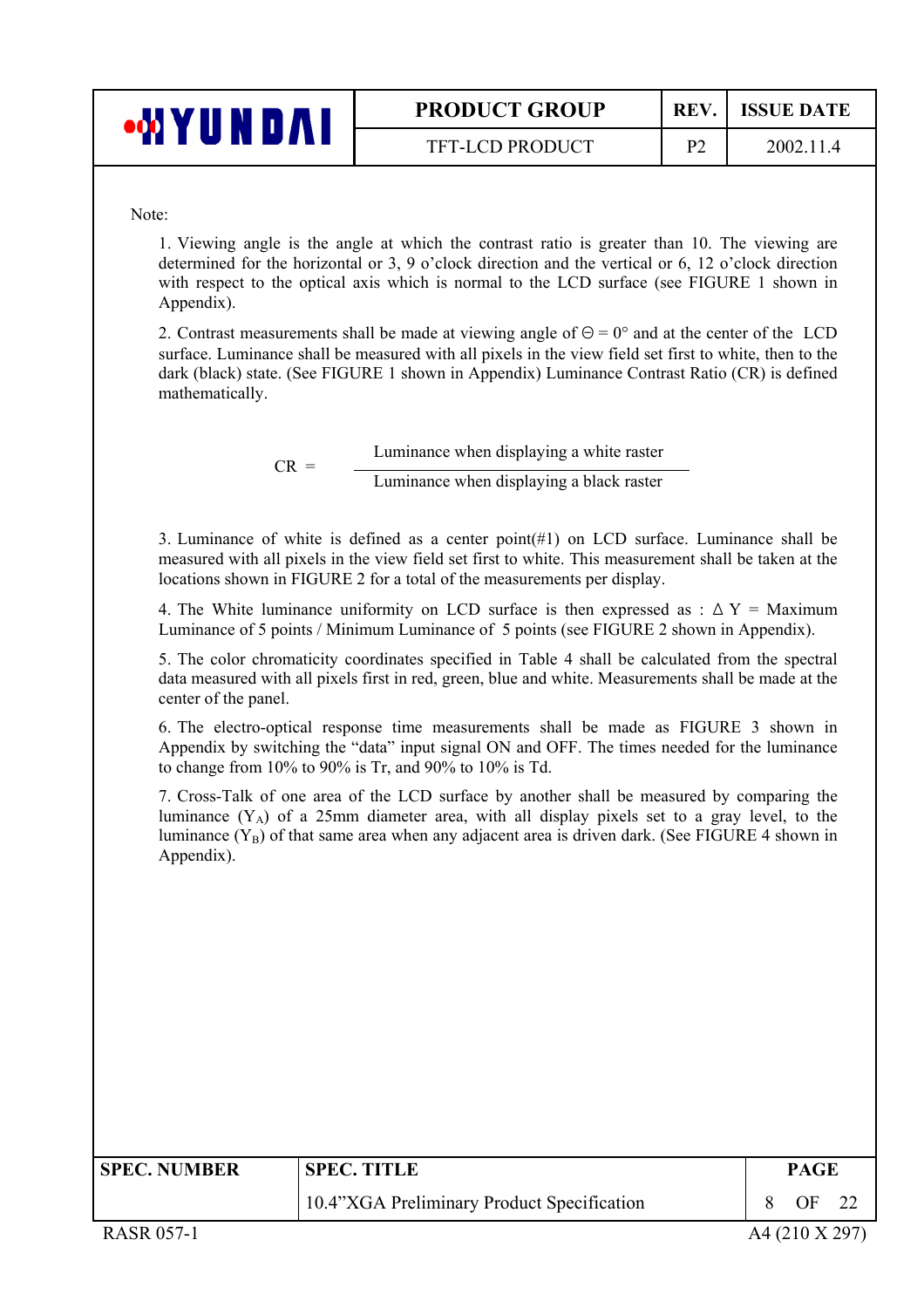| <b>MYUNDAI</b>                  |                     |                                 | <b>PRODUCT GROUP</b>                                             | REV.           | <b>ISSUE DATE</b> |
|---------------------------------|---------------------|---------------------------------|------------------------------------------------------------------|----------------|-------------------|
|                                 |                     |                                 | <b>TFT-LCD PRODUCT</b>                                           | P <sub>2</sub> | 2002.11.4         |
| <b>5.0 INTERFACE CONNECTION</b> |                     |                                 |                                                                  |                |                   |
| 5.1 Electrical Interface        |                     |                                 |                                                                  |                |                   |
| CN1                             | Interface connector |                                 | : DF19L-14P-1H (HIROSE) or equivalent                            |                |                   |
|                                 | User side connector |                                 | : DF19G-14S-11C (HIROSE) or equivalent                           |                |                   |
| Pin No                          | Symbol              |                                 | Function                                                         |                | Remark            |
| 1                               | VDD1                | Power Supply: +3.3V             |                                                                  |                |                   |
| $\overline{2}$                  | VDD <sub>2</sub>    | Power Supply: $+3.3V$           |                                                                  |                |                   |
| $\overline{3}$                  | <b>VSS</b>          | Ground                          |                                                                  |                |                   |
| $\overline{4}$                  | <b>VSS</b>          | Ground                          |                                                                  |                |                   |
| 5                               | RIN0-               | LVDS Negative data signal (-)   |                                                                  |                | Tx pin $#48$      |
| 6                               | $RIN0+$             | LVDS Positive data signal (+)   |                                                                  |                | Tx pin $#47$      |
| $\overline{7}$                  | RIN1-               | LVDS Negative data signal (-)   |                                                                  |                | Tx pin $#46$      |
| 8                               | $RIN1+$             | LVDS Positive data signal $(+)$ |                                                                  |                | Tx pin $#45$      |
| 9                               | RIN2-               | LVDS Negative data signal (-)   |                                                                  |                | Tx pin $#42$      |
| 10                              | $RIN2+$             | LVDS Positive data signal $(+)$ |                                                                  |                | Tx pin $#41$      |
| 11                              | <b>RCLKIN-</b>      |                                 | LVDS Negative clock signal (-)                                   |                | Tx pin $#40$      |
| 12                              | RCLKIN+             |                                 | LVDS Positive clock signal $(+)$                                 |                | Tx pin $#39$      |
| 13                              | <b>VSS</b>          | Ground                          |                                                                  |                |                   |
| 14                              | VSS                 | Ground                          |                                                                  |                |                   |
|                                 |                     |                                 |                                                                  |                |                   |
| 5.2 Back-light Interface        |                     |                                 |                                                                  |                |                   |
| CN2                             | Connector           | User side connector             | : HV-2S-C1 (JAE) or equivalent<br>: HV-2P-HF (JAE) or equivalent |                |                   |
| Pin No                          |                     | <b>INPUT</b>                    |                                                                  | Function       |                   |
| 1                               |                     | <b>HOT</b>                      | <b>High Voltage</b>                                              |                |                   |
| $\overline{2}$                  |                     | <b>COLD</b>                     | Ground                                                           |                |                   |

| <b>SPEC. NUMBER</b> | <b>SPEC. TITLE</b>                         | <b>PAGE</b>    |  |
|---------------------|--------------------------------------------|----------------|--|
|                     | 10.4"XGA Preliminary Product Specification | OF 22          |  |
| <b>RASR 057-1</b>   |                                            | A4 (210 X 297) |  |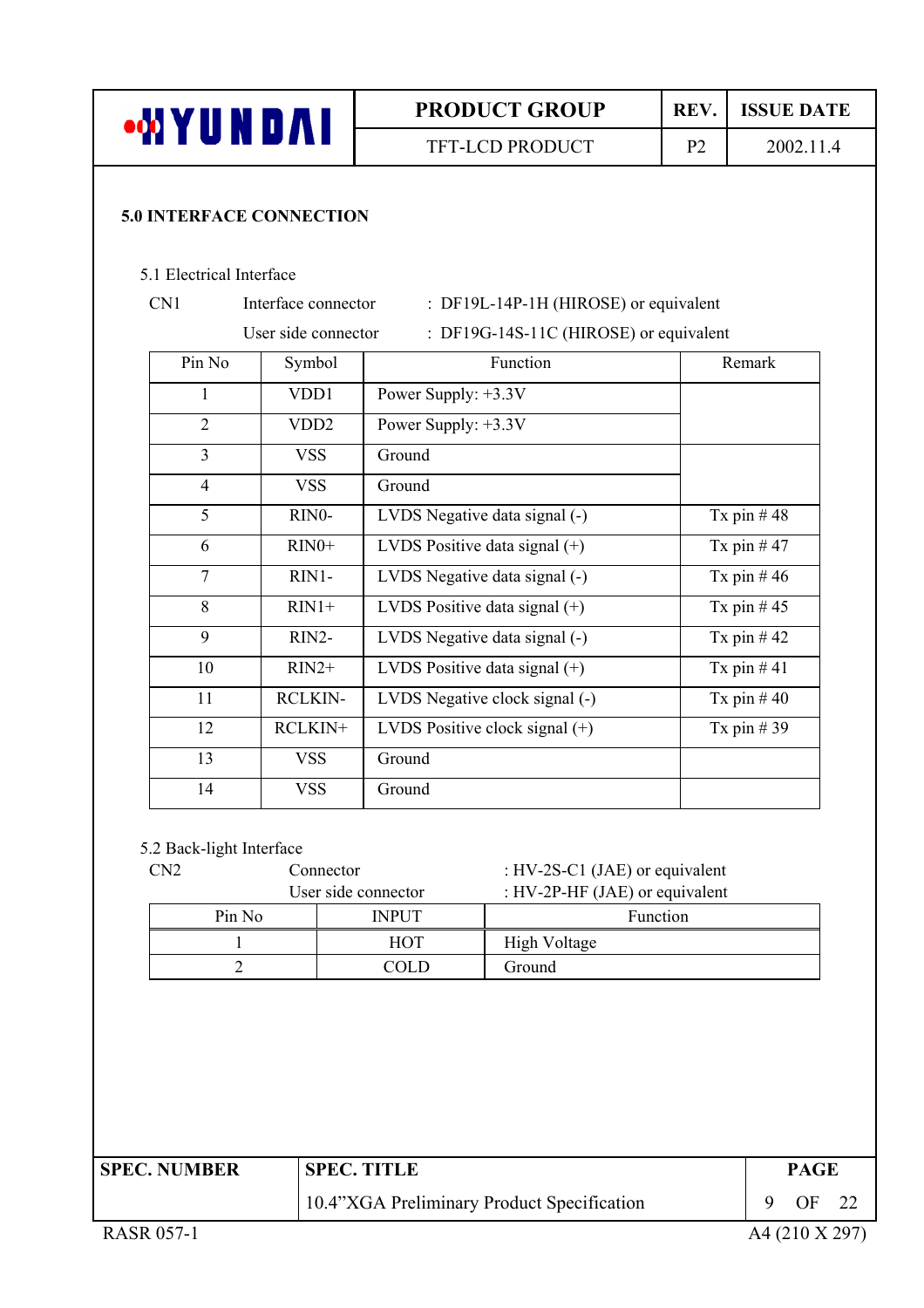| $\mathbf{u}$ | <b>PRODUCT GROUP</b>   |            | <b>ISSUE DATE</b> |
|--------------|------------------------|------------|-------------------|
| .<br>1 A     | <b>TFT-LCD PRODUCT</b> | $D^{\sim}$ | 2002.11           |

5.3 LVDS Interface

LVDS Transmitter: THC63LVDM83A or equivalent.

| Input          |                | Transmitter |               | Interface    | DF19L-14P-1H   | Remark |
|----------------|----------------|-------------|---------------|--------------|----------------|--------|
| signal         | Pin No         | Pin No      | System $(Tx)$ | TFT-LCD (Rx) | Pin No.        |        |
| R <sub>0</sub> | 51             |             |               |              |                |        |
| R1             | 52             |             |               |              |                |        |
| R2             | 54             | 48          | OUT0-         | $IN0-$       | $\mathfrak{S}$ |        |
| R <sub>3</sub> | 55             | 47          | $OUT0+$       | $IN0+$       | $\sqrt{6}$     |        |
| R4             | 56             |             |               |              |                |        |
| R <sub>5</sub> | $\overline{3}$ |             |               |              |                |        |
| ${\rm G0}$     | $\overline{4}$ |             |               |              |                |        |
| G1             | 6              |             |               |              |                |        |
| G2             | $\overline{7}$ |             |               |              |                |        |
| G <sub>3</sub> | 11             | 46          | OUT1-         | $IN1-$       | $\overline{7}$ |        |
| G4             | 12             | 45          | $OUT1+$       | $IN1+$       | $\,8\,$        |        |
| G <sub>5</sub> | 14             |             |               |              |                |        |
| B <sub>0</sub> | 15             |             |               |              |                |        |
| B1             | 19             |             |               |              |                |        |
| B2             | 20             |             |               |              |                |        |
| B <sub>3</sub> | 22             |             |               |              |                |        |
| <b>B4</b>      | 23             | 42          | OUT2-         | $IN2-$       | 9              |        |
| B <sub>5</sub> | 24             | 41          | $OUT2+$       | $IN2+$       | $10\,$         |        |
| <b>HSYNC</b>   | 27             |             |               |              |                |        |
| <b>VSYNC</b>   | 28             |             |               |              |                |        |
| DE             | 30             |             |               |              |                |        |
| $\sf MCLK$     | 31             | 40          | CLKOUT-       | CLKIN-       | 11             |        |
|                |                | 39          | CLKOUT+       | CLKIN+       | 12             |        |

| <b>SPEC. NUMBER</b> | <b>SPEC. TITLE</b>                         |    | <b>PAGE</b> |                |  |
|---------------------|--------------------------------------------|----|-------------|----------------|--|
|                     | 10.4"XGA Preliminary Product Specification | 10 | OF          | 22             |  |
| <b>RASR 057-1</b>   |                                            |    |             | A4 (210 X 297) |  |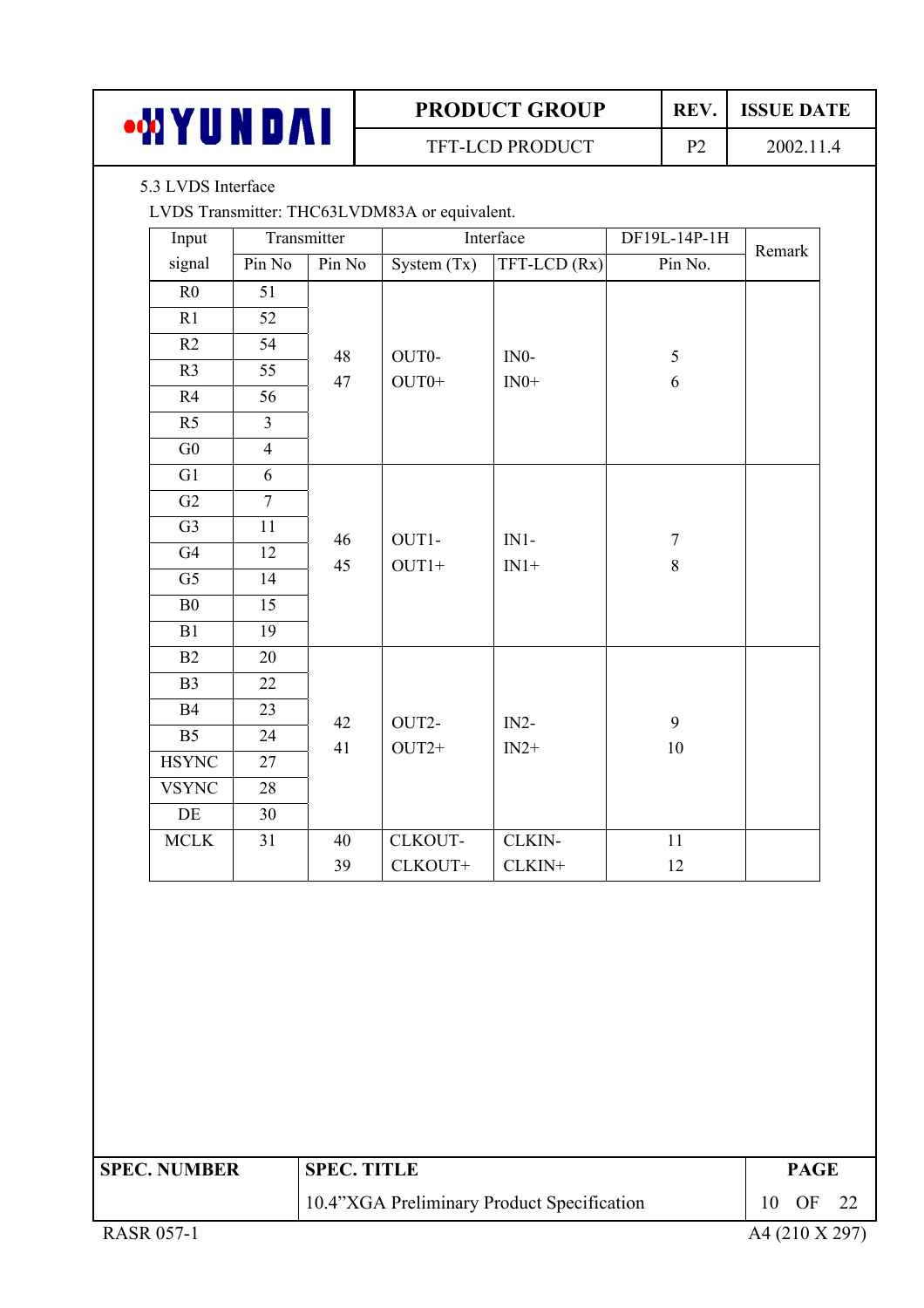

#### **6.0 SIGNAL TIMING SPECIFICATIONS**

| 6.1 The 10.4"XGA LCM is operated by the only DE (Data enable) mode (LVDS Transmitter Input) |  |  |
|---------------------------------------------------------------------------------------------|--|--|
|                                                                                             |  |  |

|              | <b>Item</b>                    | Symbols    | Min      | Typ  | Max  | Unit       |
|--------------|--------------------------------|------------|----------|------|------|------------|
|              | Frequency                      | 1/Tc       |          | 65   | 80   | <b>MHz</b> |
| Clock        | High Time                      | Tch        | 4.5      |      |      | ns         |
|              | Low Time                       | Tcl        | 4.5      | ٠    | -    | ns         |
| Data         | Setup Time                     | <b>Tds</b> | 2.7      |      |      | ns         |
|              | Hold Time                      | Tdh        | $\theta$ |      |      | ns         |
|              | Data Enable Setup Time         | <b>Tes</b> | 2.7      | ۰    | -    | ns         |
| Frame Period |                                | Tv         | 772      | 806  | 1022 | lines      |
|              | <b>Vertical Display Period</b> | Tvd        | 768      | 768  | 768  | lines      |
|              | One Line Scanning Period       | Th         | 1100     | 1344 | 2046 | clocks     |
|              | Horizontal Display Period      | Thd        | 1024     | 1024 | 1024 | clocks     |

6.2 LVDS Rx interface timing parameter

| <b>SPEC. NUMBER</b> | <b>SPEC. TITLE</b>                         | <b>PAGE</b>    |    |
|---------------------|--------------------------------------------|----------------|----|
|                     | 10.4"XGA Preliminary Product Specification | OF             | 22 |
| <b>RASR 057-1</b>   |                                            | A4 (210 X 297) |    |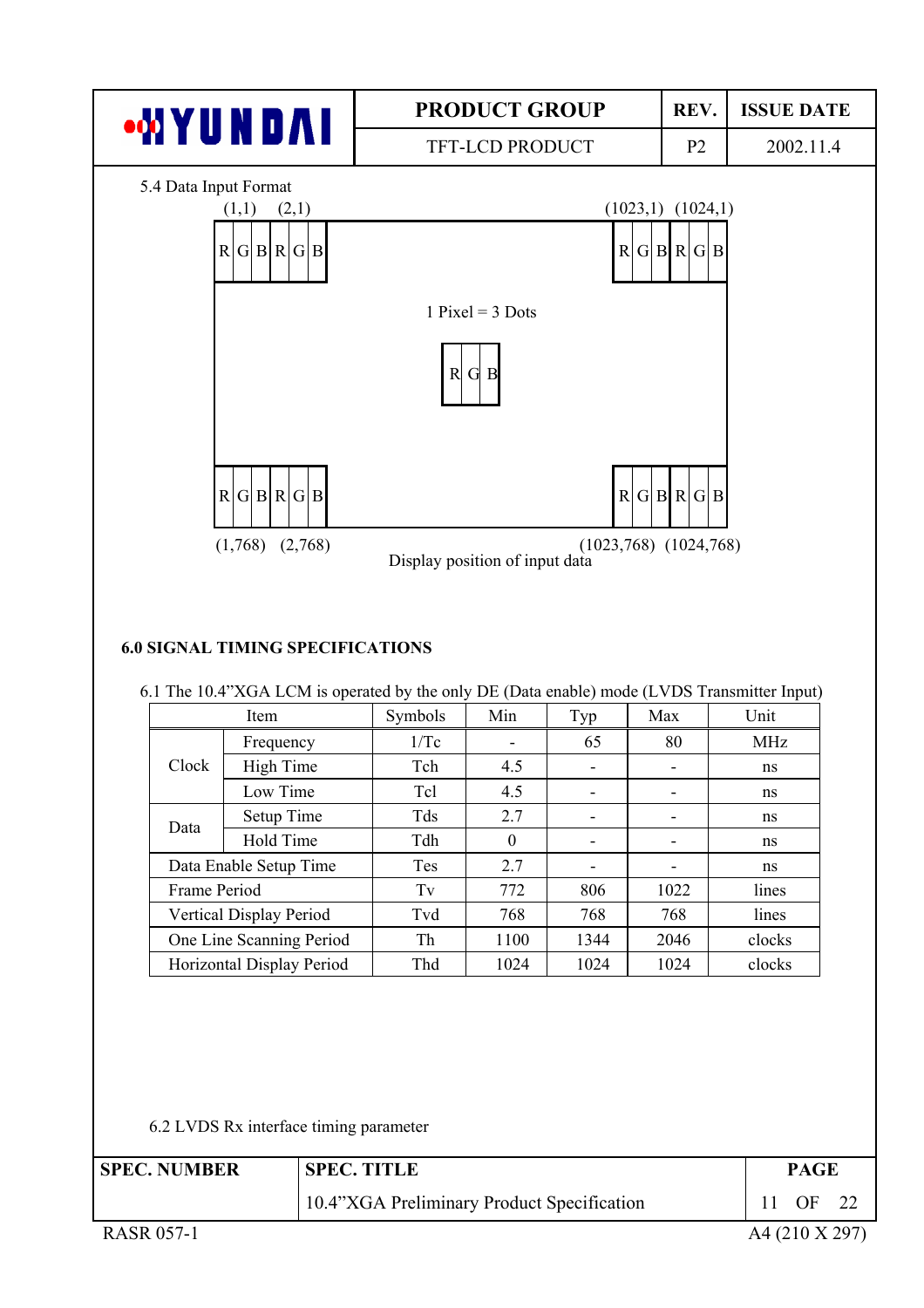| <b>PRODUCT GROUP</b>   | <b>REV</b> | <b>ISSUE DATE</b> |
|------------------------|------------|-------------------|
| <b>TFT-LCD PRODUCT</b> | D^         | 2002.11.4         |

The specification of the LVDS Rx interface timing parameter

| <lvds interface="" rx="" specification="" timing=""></lvds> |                   |              |              |              |      |        |  |  |  |
|-------------------------------------------------------------|-------------------|--------------|--------------|--------------|------|--------|--|--|--|
| Item                                                        | Symbol            | Min          | Typ          | Max          | Unit | Remark |  |  |  |
| <b>CLKIN</b> Period                                         | tRCIP             | 12.5         | 15.38        |              | nsec |        |  |  |  |
| Input Data 0                                                | tRIP1             | $-0.4$       | 0.0          | $+0.4$       | nsec |        |  |  |  |
| Input Data 1                                                | tRIP <sub>0</sub> | $1*$ tRICP/7 | $1*$ tRICP/7 | $1*$ tRICP/7 | nsec |        |  |  |  |
|                                                             |                   | $-0.4$       |              | $+0.4$       |      |        |  |  |  |
| Input Data 2                                                | tRIP6             | $2*$ tRICP/7 | $2*$ tRICP/7 | $2*$ tRICP/7 | nsec |        |  |  |  |
|                                                             |                   | $-0.4$       |              | $+0.4$       |      |        |  |  |  |
| Input Data 3                                                | tRIP5             | 3*tRICP/7    | 3*tRICP/7    | $3*$ tRICP/7 | nsec |        |  |  |  |
|                                                             |                   | $-0.4$       |              | $+0.4$       |      |        |  |  |  |
| Input Data 4                                                | tRIP4             | $4*$ tRICP/7 | $4*$ tRICP/7 | $4*$ tRICP/7 | nsec |        |  |  |  |
|                                                             |                   | $-0.4$       |              | $+0.4$       |      |        |  |  |  |
| Input Data 5                                                | tRIP3             | 5*tRICP/7    | 5*tRICP/7    | 5*tRICP/7    | nsec |        |  |  |  |
|                                                             |                   | $-0.4$       |              | $+0.4$       |      |        |  |  |  |
| Input Data 6                                                | tRIP2             | 6*tRICP/7    | 6*tRICP/7    | 6*tRICP/7    | nsec |        |  |  |  |
|                                                             |                   | $-0.4$       |              | $+0.4$       |      |        |  |  |  |

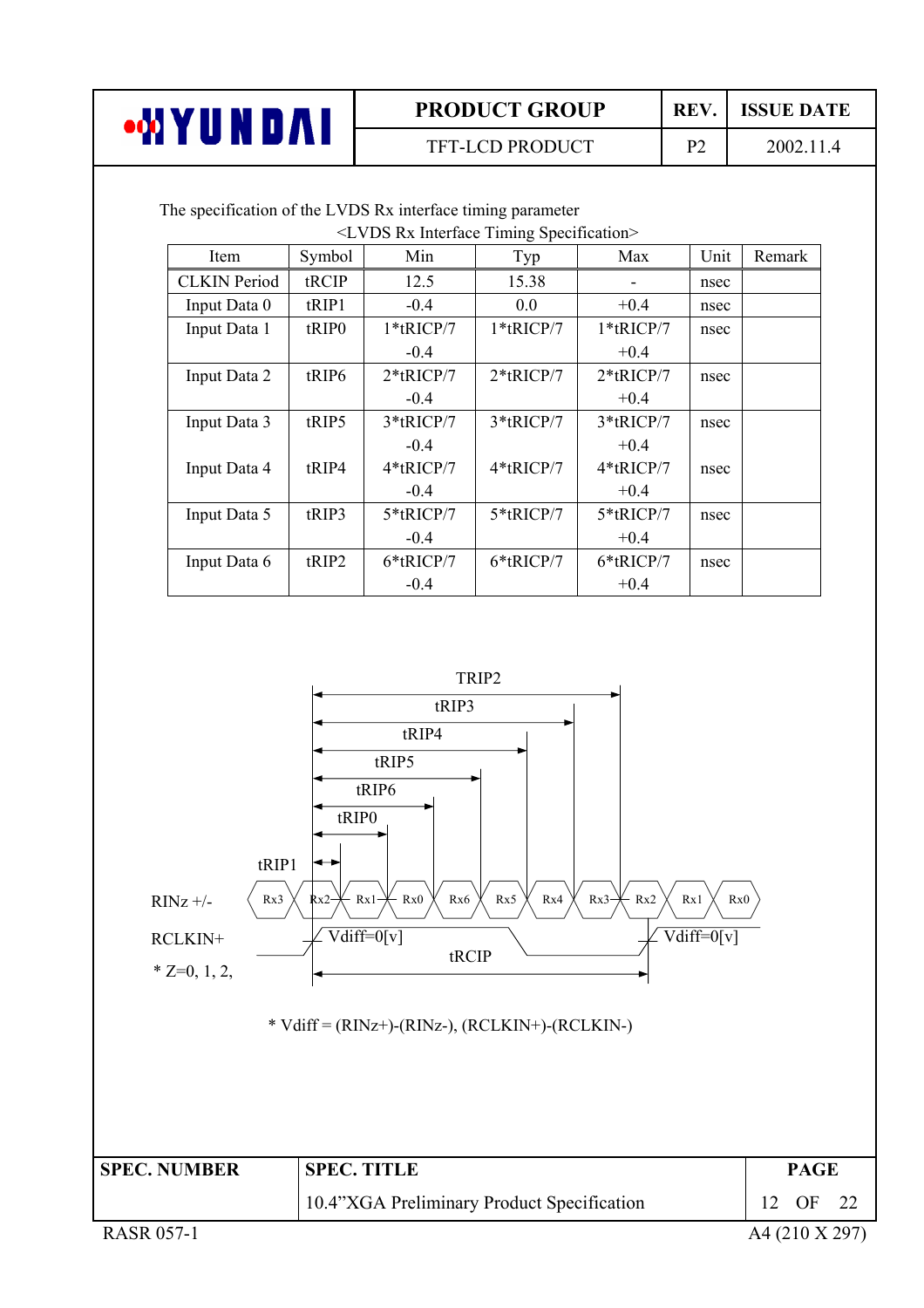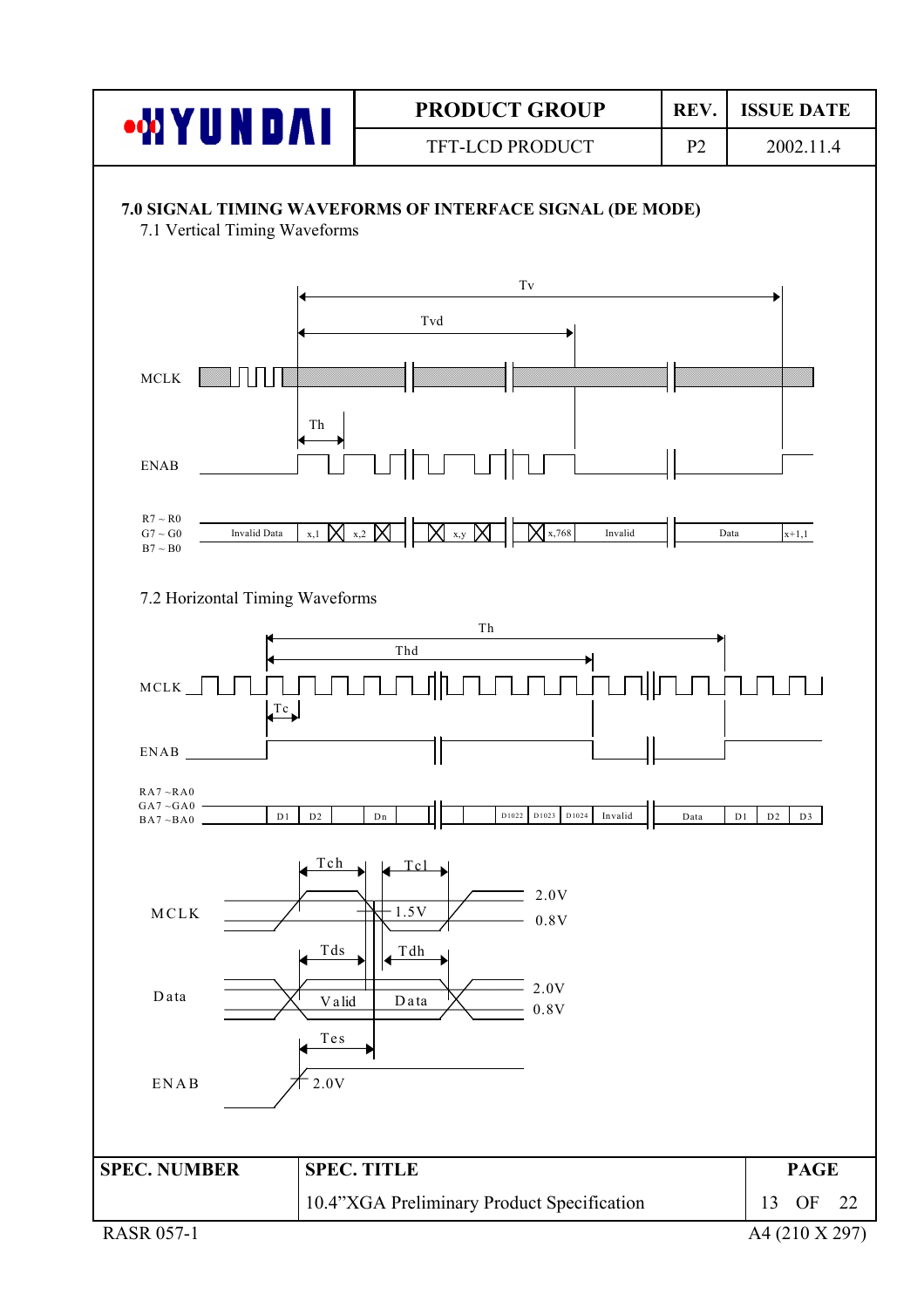#### **WYUNDAI** TFT-LCD PRODUCT P2 2002.11.4 **8.0 INPUT SIGNALS, BASIC DISPLAY COLORS & GRAY SCALE OF COLORS**  Colors & Gray Red Data Green Data Blue Data Scale R5 R4 R3 R2 R1 R0 G5 G4 G3 G2 G1 G0 B5 B4 B3 B2 B1 B0 Black 0 0 0 0 0 0 0 0 0 0 0 0 0 0 0 0 0 0 Blue 0 0 0 0 0 0 0 0 0 0 0 0 1 1 1 1 1 1 Green 0 0 0 0 0 0 1 1 1 1 1 1 0 0 0 0 0 0 Basic Cyan 0 0 0 0 0 0 1 1 1 1 1 1 1 1 1 1 1 1 Colors Red 1 1 1 1 1 1 0 0 0 0 0 0 0 0 0 0 0 0 Magenta 1 1 1 1 1 1 0 0 0 0 0 0 1 1 1 1 1 1 Yellow 1 1 1 1 1 1 1 1 1 1 1 1 0 0 0 0 0 0 White 1 1 1 1 1 1 1 1 1 1 1 1 1 1 1 1 1 1 Black 0 0 0 0 0 0 0 0 0 0 0 0 0 0 0 0 0 0 చ 0 0 0 0 0 1 0 0 0 0 0 0 0 0 0 0 0 0 Darker 0 0 0 0 1 0 0 0 0 0 0 0 0 0 0 0 0 0 Gray Scale Of Red

| $\triangle$<br>Scale<br><b>Of</b><br>$\bigtriangledown$<br>Red<br>$\boldsymbol{0}$<br>$\boldsymbol{0}$<br>$\boldsymbol{0}$<br>$\boldsymbol{0}$<br>$\boldsymbol{0}$<br>$\mathbf{1}$<br>$\boldsymbol{0}$<br>$\boldsymbol{0}$<br>$\mathbf{0}$<br>$\boldsymbol{0}$<br>$\boldsymbol{0}$<br>$\boldsymbol{0}$<br>$\boldsymbol{0}$<br><b>Brighter</b><br>$\mathbf{1}$<br>1<br>$\mathbf{1}$<br>$\mathbf{1}$<br>$\bigtriangledown$<br>$\boldsymbol{0}$<br>$\boldsymbol{0}$<br>$\boldsymbol{0}$<br>$\boldsymbol{0}$<br>$\boldsymbol{0}$<br>$\boldsymbol{0}$<br>$\boldsymbol{0}$<br>$\boldsymbol{0}$<br>$\boldsymbol{0}$<br>$\overline{0}$<br>$\mathbf{1}$<br>1<br>$\boldsymbol{0}$<br>$\boldsymbol{0}$<br>1<br>1<br>1<br>Red<br>$\mathbf{1}$<br>$\mathbf{1}$<br>$\mathbf{1}$<br>$\mathbf{1}$<br>$\boldsymbol{0}$<br>$\boldsymbol{0}$<br>$\boldsymbol{0}$<br>$\boldsymbol{0}$<br>$\boldsymbol{0}$<br>$\boldsymbol{0}$<br>$\boldsymbol{0}$<br>$\boldsymbol{0}$<br>$\boldsymbol{0}$<br>$\boldsymbol{0}$<br>$\boldsymbol{0}$<br>$\mathbf{1}$<br>$\mathbf{1}$<br>$\boldsymbol{0}$<br><b>Black</b><br>$\boldsymbol{0}$<br>$\boldsymbol{0}$<br>$\boldsymbol{0}$<br>$\boldsymbol{0}$<br>$\boldsymbol{0}$<br>$\boldsymbol{0}$<br>$\boldsymbol{0}$<br>$\boldsymbol{0}$<br>$\boldsymbol{0}$<br>$\boldsymbol{0}$<br>$\boldsymbol{0}$<br>$\boldsymbol{0}$<br>$\boldsymbol{0}$<br>$\boldsymbol{0}$<br>$\boldsymbol{0}$<br>$\mathbf{0}$<br>$\boldsymbol{0}$<br>$\boldsymbol{0}$<br>$\boldsymbol{0}$<br>$\boldsymbol{0}$<br>$\boldsymbol{0}$<br>$\boldsymbol{0}$<br>$\boldsymbol{0}$<br>$\boldsymbol{0}$<br>$\boldsymbol{0}$<br>$\boldsymbol{0}$<br>$\boldsymbol{0}$<br>$\mathbf{0}$<br>$\boldsymbol{0}$<br>$\boldsymbol{0}$<br>$\mathbf{1}$<br>$\boldsymbol{0}$<br>$\boldsymbol{0}$<br>$\triangle$<br>$\boldsymbol{0}$<br>$\overline{0}$<br>$\boldsymbol{0}$<br>$\boldsymbol{0}$<br>$\mathbf{0}$<br>Darker<br>$\boldsymbol{0}$<br>$\boldsymbol{0}$<br>$\boldsymbol{0}$<br>$\boldsymbol{0}$<br>$\boldsymbol{0}$<br>$\mathbf{1}$<br>$\boldsymbol{0}$<br>$\boldsymbol{0}$<br>$\boldsymbol{0}$<br>$\boldsymbol{0}$<br>$\overline{0}$<br>$\boldsymbol{0}$<br>Gray<br>Scale<br>$\triangle$<br><b>Of</b><br>$\bigtriangledown$<br>Green<br>$\mathbf{1}$<br>$\boldsymbol{0}$<br>$\mathbf{0}$<br>$\boldsymbol{0}$<br>$\mathbf{1}$<br>$\mathbf{0}$<br>$\mathbf{0}$<br>$\boldsymbol{0}$<br>Brighter<br>$\boldsymbol{0}$<br>$\mathbf{0}$<br>$\mathbf{0}$<br>$\boldsymbol{0}$<br>$\mathbf{1}$<br>$\mathbf{1}$<br>1<br>$\boldsymbol{0}$<br>$\boldsymbol{0}$<br>$\bigtriangledown$<br>$\boldsymbol{0}$<br>$\boldsymbol{0}$<br>$\overline{0}$<br>$\mathbf{0}$<br>$\mathbf{0}$<br>$\boldsymbol{0}$<br>$\boldsymbol{0}$<br>$\mathbf{1}$<br>$\mathbf{1}$<br>$\boldsymbol{0}$<br>$\boldsymbol{0}$<br>$\boldsymbol{0}$<br>$\mathbf{0}$<br>$\mathbf{0}$<br>1<br>1<br>1<br>$\boldsymbol{0}$<br>$\mathbf{0}$<br>$\boldsymbol{0}$<br>$\mathbf{0}$<br>$\boldsymbol{0}$<br>$\mathbf{0}$<br>$\mathbf{1}$<br>$\mathbf{1}$<br>$\mathbf{1}$<br>$\mathbf{1}$<br>$\mathbf{0}$<br>$\overline{0}$<br>$\boldsymbol{0}$<br>$\mathbf{0}$<br>$\boldsymbol{0}$<br>$\mathbf{1}$<br>$\mathbf{1}$<br>Green<br>$\boldsymbol{0}$<br><b>Black</b><br>$\boldsymbol{0}$<br>$\boldsymbol{0}$<br>$\boldsymbol{0}$<br>$\boldsymbol{0}$<br>$\boldsymbol{0}$<br>$\boldsymbol{0}$<br>$\boldsymbol{0}$<br>$\boldsymbol{0}$<br>$\boldsymbol{0}$<br>$\boldsymbol{0}$<br>$\boldsymbol{0}$<br>$\boldsymbol{0}$<br>$\boldsymbol{0}$<br>$\mathbf{0}$<br>$\boldsymbol{0}$<br>$\boldsymbol{0}$<br>$\boldsymbol{0}$<br>$\mathbf{0}$<br>$\mathbf{0}$<br>$\boldsymbol{0}$<br>$\mathbf{0}$<br>$\boldsymbol{0}$<br>$\mathbf{0}$<br>$\boldsymbol{0}$<br>$\mathbf{0}$<br>$\mathbf{0}$<br>$\mathbf{0}$<br>$\boldsymbol{0}$<br>$\boldsymbol{0}$<br>$\mathbf{0}$<br>$\mathbf{0}$<br>$\boldsymbol{0}$<br>$\boldsymbol{0}$<br>$\triangle$<br>Darker<br>$\boldsymbol{0}$<br>$\boldsymbol{0}$<br>$\boldsymbol{0}$<br>$\boldsymbol{0}$<br>$\boldsymbol{0}$<br>$\boldsymbol{0}$<br>$\boldsymbol{0}$<br>$\boldsymbol{0}$<br>$\boldsymbol{0}$<br>$\boldsymbol{0}$<br>$\boldsymbol{0}$<br>$\boldsymbol{0}$<br>$\boldsymbol{0}$<br>$\boldsymbol{0}$<br>$\boldsymbol{0}$<br>$\boldsymbol{0}$<br>$\mathbf{1}$<br>Gray<br>Scale<br>$\triangle$<br>Of<br>$\bigtriangledown$<br>Blue<br>$\boldsymbol{0}$<br>$\boldsymbol{0}$<br>$\boldsymbol{0}$<br>$\boldsymbol{0}$<br>$\boldsymbol{0}$<br>$\boldsymbol{0}$<br>$\boldsymbol{0}$<br>$\boldsymbol{0}$<br>$\boldsymbol{0}$<br>$\boldsymbol{0}$<br>$\boldsymbol{0}$<br>$\mathbf{1}$<br>$\mathbf{1}$<br><b>Brighter</b><br>$\boldsymbol{0}$<br>$\mathbf{1}$<br>$\mathbf{1}$<br>$\boldsymbol{0}$<br>$\bigtriangledown$<br>$\boldsymbol{0}$<br>$\boldsymbol{0}$<br>$\boldsymbol{0}$<br>$\boldsymbol{0}$<br>$\boldsymbol{0}$<br>$\boldsymbol{0}$<br>$\boldsymbol{0}$<br>$\boldsymbol{0}$<br>$\boldsymbol{0}$<br>$\mathbf{0}$<br>$\boldsymbol{0}$<br>$\boldsymbol{0}$<br>$\mathbf{1}$<br>$\mathbf{1}$<br>$\mathbf{1}$<br>$\mathbf{1}$<br>$\mathbf{1}$<br>Blue<br>$\boldsymbol{0}$<br>$\boldsymbol{0}$<br>$\boldsymbol{0}$<br>$\boldsymbol{0}$<br>$\boldsymbol{0}$<br>$\boldsymbol{0}$<br>$\boldsymbol{0}$<br>$\boldsymbol{0}$<br>$\boldsymbol{0}$<br>$\mathbf{0}$<br>$\boldsymbol{0}$<br>$\boldsymbol{0}$<br>$\mathbf{1}$<br>$\mathbf{1}$<br>$\mathbf{1}$<br>$\mathbf{1}$<br>$\mathbf{1}$<br>$\boldsymbol{0}$<br>$\boldsymbol{0}$<br>$\boldsymbol{0}$<br>$\boldsymbol{0}$<br>$\boldsymbol{0}$<br><b>Black</b><br>$\boldsymbol{0}$<br>$\boldsymbol{0}$<br>$\boldsymbol{0}$<br>$\boldsymbol{0}$<br>$\boldsymbol{0}$<br>$\boldsymbol{0}$<br>$\mathbf{0}$<br>$\boldsymbol{0}$<br>$\boldsymbol{0}$<br>$\boldsymbol{0}$<br>$\boldsymbol{0}$<br>$\mathbf{0}$<br>$\boldsymbol{0}$<br>$\boldsymbol{0}$<br>$\boldsymbol{0}$<br>$\boldsymbol{0}$<br>$\mathbf{0}$<br>$\boldsymbol{0}$<br>$\boldsymbol{0}$<br>$\boldsymbol{0}$<br>$\boldsymbol{0}$<br>$\boldsymbol{0}$<br>$\boldsymbol{0}$<br>$\boldsymbol{0}$<br>$\boldsymbol{0}$<br>$\mathbf{1}$<br>$\boldsymbol{0}$<br>$\mathbf{1}$<br>$\boldsymbol{0}$<br>$\triangle$<br>Gray<br>$\boldsymbol{0}$<br>$\mathbf{0}$<br>$\boldsymbol{0}$<br>$\boldsymbol{0}$<br>$\mathbf{0}$<br>$\boldsymbol{0}$<br>$\mathbf{1}$<br>$\mathbf{0}$<br>$\boldsymbol{0}$<br>$\boldsymbol{0}$<br>$\boldsymbol{0}$<br>$\boldsymbol{0}$<br>$\mathbf{0}$<br>$\boldsymbol{0}$<br>1<br>Darker<br>$\boldsymbol{0}$<br>$\mathbf{1}$<br>Scale<br>Of<br>$\triangle$<br>White<br>$\bigtriangledown$<br>$\&$<br>$\mathbf{1}$<br>$\mathbf{1}$<br>$\mathbf{1}$<br>$\boldsymbol{0}$<br>$\mathbf{1}$<br>$\mathbf{1}$<br>$\boldsymbol{0}$<br>$\mathbf{1}$<br>$\mathbf{1}$<br>$\mathbf{1}$<br>$\boldsymbol{0}$<br><b>Brighter</b><br>$\mathbf{1}$<br>1<br>$\mathbf{1}$<br>1<br>$\mathbf{1}$<br>$\mathbf{1}$<br><b>Black</b><br>$\bigtriangledown$<br>$\mathbf{1}$<br>$\mathbf{1}$<br>$\mathbf{1}$<br>$\boldsymbol{0}$<br>$\mathbf{1}$<br>$\mathbf{1}$<br>$\mathbf{1}$<br>$\boldsymbol{0}$<br>$\mathbf{1}$<br>$\mathbf{1}$<br>$\mathbf{1}$<br>$\mathbf{1}$<br>$\mathbf{1}$<br>1<br>1<br>1<br>1<br>White<br>$\mathbf{1}$<br>$\mathbf{1}$<br>1<br>1<br>1<br>1<br>1<br>1<br>1<br>$\mathbf{1}$<br>$\mathbf{1}$<br>$\mathbf{1}$<br>1<br>1<br>1<br>1<br>1 | Gray | Daikei | v | v | v | v | $\perp$ | v | v | v | v | v | v | v | v | v | v | v | v | v                |
|------------------------------------------------------------------------------------------------------------------------------------------------------------------------------------------------------------------------------------------------------------------------------------------------------------------------------------------------------------------------------------------------------------------------------------------------------------------------------------------------------------------------------------------------------------------------------------------------------------------------------------------------------------------------------------------------------------------------------------------------------------------------------------------------------------------------------------------------------------------------------------------------------------------------------------------------------------------------------------------------------------------------------------------------------------------------------------------------------------------------------------------------------------------------------------------------------------------------------------------------------------------------------------------------------------------------------------------------------------------------------------------------------------------------------------------------------------------------------------------------------------------------------------------------------------------------------------------------------------------------------------------------------------------------------------------------------------------------------------------------------------------------------------------------------------------------------------------------------------------------------------------------------------------------------------------------------------------------------------------------------------------------------------------------------------------------------------------------------------------------------------------------------------------------------------------------------------------------------------------------------------------------------------------------------------------------------------------------------------------------------------------------------------------------------------------------------------------------------------------------------------------------------------------------------------------------------------------------------------------------------------------------------------------------------------------------------------------------------------------------------------------------------------------------------------------------------------------------------------------------------------------------------------------------------------------------------------------------------------------------------------------------------------------------------------------------------------------------------------------------------------------------------------------------------------------------------------------------------------------------------------------------------------------------------------------------------------------------------------------------------------------------------------------------------------------------------------------------------------------------------------------------------------------------------------------------------------------------------------------------------------------------------------------------------------------------------------------------------------------------------------------------------------------------------------------------------------------------------------------------------------------------------------------------------------------------------------------------------------------------------------------------------------------------------------------------------------------------------------------------------------------------------------------------------------------------------------------------------------------------------------------------------------------------------------------------------------------------------------------------------------------------------------------------------------------------------------------------------------------------------------------------------------------------------------------------------------------------------------------------------------------------------------------------------------------------------------------------------------------------------------------------------------------------------------------------------------------------------------------------------------------------------------------------------------------------------------------------------------------------------------------------------------------------------------------------------------------------------------------------------------------------------------------------------------------------------------------------------------------------------------------------------------------------------------------------------------------------------------------------------------------------------------------------------------------------------------------------------------------------------------------------------------------------------------------------------------------------------------------------------------------------------------------------------------------------------------------------------------------------------------------------------------------------------------------------------------------------------------------------------------------------------------------------------------------------------------------------------------------------------------------------------------------------------------------------------------------------------------------------------------------------------------------------------------------------------------------------------------------------------------------------------------------------------------------------------------------------------------------------------------------------------------------------------------------------------------------------------------------------------------------------------------------------------------------------------------------------------------------------------------------------------------------------------------------------------------------------------------------------------------------------------------------------------------------------------------------------------------------------------------------------------------------------------------------------------------------------------------------------------------------------------------------------------------------------------------------------------------------------------------------------------------------------|------|--------|---|---|---|---|---------|---|---|---|---|---|---|---|---|---|---|---|---|------------------|
|                                                                                                                                                                                                                                                                                                                                                                                                                                                                                                                                                                                                                                                                                                                                                                                                                                                                                                                                                                                                                                                                                                                                                                                                                                                                                                                                                                                                                                                                                                                                                                                                                                                                                                                                                                                                                                                                                                                                                                                                                                                                                                                                                                                                                                                                                                                                                                                                                                                                                                                                                                                                                                                                                                                                                                                                                                                                                                                                                                                                                                                                                                                                                                                                                                                                                                                                                                                                                                                                                                                                                                                                                                                                                                                                                                                                                                                                                                                                                                                                                                                                                                                                                                                                                                                                                                                                                                                                                                                                                                                                                                                                                                                                                                                                                                                                                                                                                                                                                                                                                                                                                                                                                                                                                                                                                                                                                                                                                                                                                                                                                                                                                                                                                                                                                                                                                                                                                                                                                                                                                                                                                                                                                                                                                                                                                                                                                                                                                                                                                                                                                                                                                                                                                                                                                                                                                                                                                                                                                                                                                                                                                                                                                                        |      |        |   |   |   |   |         |   |   |   |   |   |   |   |   |   |   |   |   |                  |
|                                                                                                                                                                                                                                                                                                                                                                                                                                                                                                                                                                                                                                                                                                                                                                                                                                                                                                                                                                                                                                                                                                                                                                                                                                                                                                                                                                                                                                                                                                                                                                                                                                                                                                                                                                                                                                                                                                                                                                                                                                                                                                                                                                                                                                                                                                                                                                                                                                                                                                                                                                                                                                                                                                                                                                                                                                                                                                                                                                                                                                                                                                                                                                                                                                                                                                                                                                                                                                                                                                                                                                                                                                                                                                                                                                                                                                                                                                                                                                                                                                                                                                                                                                                                                                                                                                                                                                                                                                                                                                                                                                                                                                                                                                                                                                                                                                                                                                                                                                                                                                                                                                                                                                                                                                                                                                                                                                                                                                                                                                                                                                                                                                                                                                                                                                                                                                                                                                                                                                                                                                                                                                                                                                                                                                                                                                                                                                                                                                                                                                                                                                                                                                                                                                                                                                                                                                                                                                                                                                                                                                                                                                                                                                        |      |        |   |   |   |   |         |   |   |   |   |   |   |   |   |   |   |   |   |                  |
|                                                                                                                                                                                                                                                                                                                                                                                                                                                                                                                                                                                                                                                                                                                                                                                                                                                                                                                                                                                                                                                                                                                                                                                                                                                                                                                                                                                                                                                                                                                                                                                                                                                                                                                                                                                                                                                                                                                                                                                                                                                                                                                                                                                                                                                                                                                                                                                                                                                                                                                                                                                                                                                                                                                                                                                                                                                                                                                                                                                                                                                                                                                                                                                                                                                                                                                                                                                                                                                                                                                                                                                                                                                                                                                                                                                                                                                                                                                                                                                                                                                                                                                                                                                                                                                                                                                                                                                                                                                                                                                                                                                                                                                                                                                                                                                                                                                                                                                                                                                                                                                                                                                                                                                                                                                                                                                                                                                                                                                                                                                                                                                                                                                                                                                                                                                                                                                                                                                                                                                                                                                                                                                                                                                                                                                                                                                                                                                                                                                                                                                                                                                                                                                                                                                                                                                                                                                                                                                                                                                                                                                                                                                                                                        |      |        |   |   |   |   |         |   |   |   |   |   |   |   |   |   |   |   |   | $\boldsymbol{0}$ |
|                                                                                                                                                                                                                                                                                                                                                                                                                                                                                                                                                                                                                                                                                                                                                                                                                                                                                                                                                                                                                                                                                                                                                                                                                                                                                                                                                                                                                                                                                                                                                                                                                                                                                                                                                                                                                                                                                                                                                                                                                                                                                                                                                                                                                                                                                                                                                                                                                                                                                                                                                                                                                                                                                                                                                                                                                                                                                                                                                                                                                                                                                                                                                                                                                                                                                                                                                                                                                                                                                                                                                                                                                                                                                                                                                                                                                                                                                                                                                                                                                                                                                                                                                                                                                                                                                                                                                                                                                                                                                                                                                                                                                                                                                                                                                                                                                                                                                                                                                                                                                                                                                                                                                                                                                                                                                                                                                                                                                                                                                                                                                                                                                                                                                                                                                                                                                                                                                                                                                                                                                                                                                                                                                                                                                                                                                                                                                                                                                                                                                                                                                                                                                                                                                                                                                                                                                                                                                                                                                                                                                                                                                                                                                                        |      |        |   |   |   |   |         |   |   |   |   |   |   |   |   |   |   |   |   | $\boldsymbol{0}$ |
|                                                                                                                                                                                                                                                                                                                                                                                                                                                                                                                                                                                                                                                                                                                                                                                                                                                                                                                                                                                                                                                                                                                                                                                                                                                                                                                                                                                                                                                                                                                                                                                                                                                                                                                                                                                                                                                                                                                                                                                                                                                                                                                                                                                                                                                                                                                                                                                                                                                                                                                                                                                                                                                                                                                                                                                                                                                                                                                                                                                                                                                                                                                                                                                                                                                                                                                                                                                                                                                                                                                                                                                                                                                                                                                                                                                                                                                                                                                                                                                                                                                                                                                                                                                                                                                                                                                                                                                                                                                                                                                                                                                                                                                                                                                                                                                                                                                                                                                                                                                                                                                                                                                                                                                                                                                                                                                                                                                                                                                                                                                                                                                                                                                                                                                                                                                                                                                                                                                                                                                                                                                                                                                                                                                                                                                                                                                                                                                                                                                                                                                                                                                                                                                                                                                                                                                                                                                                                                                                                                                                                                                                                                                                                                        |      |        |   |   |   |   |         |   |   |   |   |   |   |   |   |   |   |   |   | $\boldsymbol{0}$ |
|                                                                                                                                                                                                                                                                                                                                                                                                                                                                                                                                                                                                                                                                                                                                                                                                                                                                                                                                                                                                                                                                                                                                                                                                                                                                                                                                                                                                                                                                                                                                                                                                                                                                                                                                                                                                                                                                                                                                                                                                                                                                                                                                                                                                                                                                                                                                                                                                                                                                                                                                                                                                                                                                                                                                                                                                                                                                                                                                                                                                                                                                                                                                                                                                                                                                                                                                                                                                                                                                                                                                                                                                                                                                                                                                                                                                                                                                                                                                                                                                                                                                                                                                                                                                                                                                                                                                                                                                                                                                                                                                                                                                                                                                                                                                                                                                                                                                                                                                                                                                                                                                                                                                                                                                                                                                                                                                                                                                                                                                                                                                                                                                                                                                                                                                                                                                                                                                                                                                                                                                                                                                                                                                                                                                                                                                                                                                                                                                                                                                                                                                                                                                                                                                                                                                                                                                                                                                                                                                                                                                                                                                                                                                                                        |      |        |   |   |   |   |         |   |   |   |   |   |   |   |   |   |   |   |   | $\boldsymbol{0}$ |
|                                                                                                                                                                                                                                                                                                                                                                                                                                                                                                                                                                                                                                                                                                                                                                                                                                                                                                                                                                                                                                                                                                                                                                                                                                                                                                                                                                                                                                                                                                                                                                                                                                                                                                                                                                                                                                                                                                                                                                                                                                                                                                                                                                                                                                                                                                                                                                                                                                                                                                                                                                                                                                                                                                                                                                                                                                                                                                                                                                                                                                                                                                                                                                                                                                                                                                                                                                                                                                                                                                                                                                                                                                                                                                                                                                                                                                                                                                                                                                                                                                                                                                                                                                                                                                                                                                                                                                                                                                                                                                                                                                                                                                                                                                                                                                                                                                                                                                                                                                                                                                                                                                                                                                                                                                                                                                                                                                                                                                                                                                                                                                                                                                                                                                                                                                                                                                                                                                                                                                                                                                                                                                                                                                                                                                                                                                                                                                                                                                                                                                                                                                                                                                                                                                                                                                                                                                                                                                                                                                                                                                                                                                                                                                        |      |        |   |   |   |   |         |   |   |   |   |   |   |   |   |   |   |   |   | $\boldsymbol{0}$ |
|                                                                                                                                                                                                                                                                                                                                                                                                                                                                                                                                                                                                                                                                                                                                                                                                                                                                                                                                                                                                                                                                                                                                                                                                                                                                                                                                                                                                                                                                                                                                                                                                                                                                                                                                                                                                                                                                                                                                                                                                                                                                                                                                                                                                                                                                                                                                                                                                                                                                                                                                                                                                                                                                                                                                                                                                                                                                                                                                                                                                                                                                                                                                                                                                                                                                                                                                                                                                                                                                                                                                                                                                                                                                                                                                                                                                                                                                                                                                                                                                                                                                                                                                                                                                                                                                                                                                                                                                                                                                                                                                                                                                                                                                                                                                                                                                                                                                                                                                                                                                                                                                                                                                                                                                                                                                                                                                                                                                                                                                                                                                                                                                                                                                                                                                                                                                                                                                                                                                                                                                                                                                                                                                                                                                                                                                                                                                                                                                                                                                                                                                                                                                                                                                                                                                                                                                                                                                                                                                                                                                                                                                                                                                                                        |      |        |   |   |   |   |         |   |   |   |   |   |   |   |   |   |   |   |   | $\boldsymbol{0}$ |
|                                                                                                                                                                                                                                                                                                                                                                                                                                                                                                                                                                                                                                                                                                                                                                                                                                                                                                                                                                                                                                                                                                                                                                                                                                                                                                                                                                                                                                                                                                                                                                                                                                                                                                                                                                                                                                                                                                                                                                                                                                                                                                                                                                                                                                                                                                                                                                                                                                                                                                                                                                                                                                                                                                                                                                                                                                                                                                                                                                                                                                                                                                                                                                                                                                                                                                                                                                                                                                                                                                                                                                                                                                                                                                                                                                                                                                                                                                                                                                                                                                                                                                                                                                                                                                                                                                                                                                                                                                                                                                                                                                                                                                                                                                                                                                                                                                                                                                                                                                                                                                                                                                                                                                                                                                                                                                                                                                                                                                                                                                                                                                                                                                                                                                                                                                                                                                                                                                                                                                                                                                                                                                                                                                                                                                                                                                                                                                                                                                                                                                                                                                                                                                                                                                                                                                                                                                                                                                                                                                                                                                                                                                                                                                        |      |        |   |   |   |   |         |   |   |   |   |   |   |   |   |   |   |   |   |                  |
|                                                                                                                                                                                                                                                                                                                                                                                                                                                                                                                                                                                                                                                                                                                                                                                                                                                                                                                                                                                                                                                                                                                                                                                                                                                                                                                                                                                                                                                                                                                                                                                                                                                                                                                                                                                                                                                                                                                                                                                                                                                                                                                                                                                                                                                                                                                                                                                                                                                                                                                                                                                                                                                                                                                                                                                                                                                                                                                                                                                                                                                                                                                                                                                                                                                                                                                                                                                                                                                                                                                                                                                                                                                                                                                                                                                                                                                                                                                                                                                                                                                                                                                                                                                                                                                                                                                                                                                                                                                                                                                                                                                                                                                                                                                                                                                                                                                                                                                                                                                                                                                                                                                                                                                                                                                                                                                                                                                                                                                                                                                                                                                                                                                                                                                                                                                                                                                                                                                                                                                                                                                                                                                                                                                                                                                                                                                                                                                                                                                                                                                                                                                                                                                                                                                                                                                                                                                                                                                                                                                                                                                                                                                                                                        |      |        |   |   |   |   |         |   |   |   |   |   |   |   |   |   |   |   |   |                  |
|                                                                                                                                                                                                                                                                                                                                                                                                                                                                                                                                                                                                                                                                                                                                                                                                                                                                                                                                                                                                                                                                                                                                                                                                                                                                                                                                                                                                                                                                                                                                                                                                                                                                                                                                                                                                                                                                                                                                                                                                                                                                                                                                                                                                                                                                                                                                                                                                                                                                                                                                                                                                                                                                                                                                                                                                                                                                                                                                                                                                                                                                                                                                                                                                                                                                                                                                                                                                                                                                                                                                                                                                                                                                                                                                                                                                                                                                                                                                                                                                                                                                                                                                                                                                                                                                                                                                                                                                                                                                                                                                                                                                                                                                                                                                                                                                                                                                                                                                                                                                                                                                                                                                                                                                                                                                                                                                                                                                                                                                                                                                                                                                                                                                                                                                                                                                                                                                                                                                                                                                                                                                                                                                                                                                                                                                                                                                                                                                                                                                                                                                                                                                                                                                                                                                                                                                                                                                                                                                                                                                                                                                                                                                                                        |      |        |   |   |   |   |         |   |   |   |   |   |   |   |   |   |   |   |   | $\boldsymbol{0}$ |
|                                                                                                                                                                                                                                                                                                                                                                                                                                                                                                                                                                                                                                                                                                                                                                                                                                                                                                                                                                                                                                                                                                                                                                                                                                                                                                                                                                                                                                                                                                                                                                                                                                                                                                                                                                                                                                                                                                                                                                                                                                                                                                                                                                                                                                                                                                                                                                                                                                                                                                                                                                                                                                                                                                                                                                                                                                                                                                                                                                                                                                                                                                                                                                                                                                                                                                                                                                                                                                                                                                                                                                                                                                                                                                                                                                                                                                                                                                                                                                                                                                                                                                                                                                                                                                                                                                                                                                                                                                                                                                                                                                                                                                                                                                                                                                                                                                                                                                                                                                                                                                                                                                                                                                                                                                                                                                                                                                                                                                                                                                                                                                                                                                                                                                                                                                                                                                                                                                                                                                                                                                                                                                                                                                                                                                                                                                                                                                                                                                                                                                                                                                                                                                                                                                                                                                                                                                                                                                                                                                                                                                                                                                                                                                        |      |        |   |   |   |   |         |   |   |   |   |   |   |   |   |   |   |   |   | $\boldsymbol{0}$ |
|                                                                                                                                                                                                                                                                                                                                                                                                                                                                                                                                                                                                                                                                                                                                                                                                                                                                                                                                                                                                                                                                                                                                                                                                                                                                                                                                                                                                                                                                                                                                                                                                                                                                                                                                                                                                                                                                                                                                                                                                                                                                                                                                                                                                                                                                                                                                                                                                                                                                                                                                                                                                                                                                                                                                                                                                                                                                                                                                                                                                                                                                                                                                                                                                                                                                                                                                                                                                                                                                                                                                                                                                                                                                                                                                                                                                                                                                                                                                                                                                                                                                                                                                                                                                                                                                                                                                                                                                                                                                                                                                                                                                                                                                                                                                                                                                                                                                                                                                                                                                                                                                                                                                                                                                                                                                                                                                                                                                                                                                                                                                                                                                                                                                                                                                                                                                                                                                                                                                                                                                                                                                                                                                                                                                                                                                                                                                                                                                                                                                                                                                                                                                                                                                                                                                                                                                                                                                                                                                                                                                                                                                                                                                                                        |      |        |   |   |   |   |         |   |   |   |   |   |   |   |   |   |   |   |   | $\boldsymbol{0}$ |
|                                                                                                                                                                                                                                                                                                                                                                                                                                                                                                                                                                                                                                                                                                                                                                                                                                                                                                                                                                                                                                                                                                                                                                                                                                                                                                                                                                                                                                                                                                                                                                                                                                                                                                                                                                                                                                                                                                                                                                                                                                                                                                                                                                                                                                                                                                                                                                                                                                                                                                                                                                                                                                                                                                                                                                                                                                                                                                                                                                                                                                                                                                                                                                                                                                                                                                                                                                                                                                                                                                                                                                                                                                                                                                                                                                                                                                                                                                                                                                                                                                                                                                                                                                                                                                                                                                                                                                                                                                                                                                                                                                                                                                                                                                                                                                                                                                                                                                                                                                                                                                                                                                                                                                                                                                                                                                                                                                                                                                                                                                                                                                                                                                                                                                                                                                                                                                                                                                                                                                                                                                                                                                                                                                                                                                                                                                                                                                                                                                                                                                                                                                                                                                                                                                                                                                                                                                                                                                                                                                                                                                                                                                                                                                        |      |        |   |   |   |   |         |   |   |   |   |   |   |   |   |   |   |   |   | $\mathbf{0}$     |
|                                                                                                                                                                                                                                                                                                                                                                                                                                                                                                                                                                                                                                                                                                                                                                                                                                                                                                                                                                                                                                                                                                                                                                                                                                                                                                                                                                                                                                                                                                                                                                                                                                                                                                                                                                                                                                                                                                                                                                                                                                                                                                                                                                                                                                                                                                                                                                                                                                                                                                                                                                                                                                                                                                                                                                                                                                                                                                                                                                                                                                                                                                                                                                                                                                                                                                                                                                                                                                                                                                                                                                                                                                                                                                                                                                                                                                                                                                                                                                                                                                                                                                                                                                                                                                                                                                                                                                                                                                                                                                                                                                                                                                                                                                                                                                                                                                                                                                                                                                                                                                                                                                                                                                                                                                                                                                                                                                                                                                                                                                                                                                                                                                                                                                                                                                                                                                                                                                                                                                                                                                                                                                                                                                                                                                                                                                                                                                                                                                                                                                                                                                                                                                                                                                                                                                                                                                                                                                                                                                                                                                                                                                                                                                        |      |        |   |   |   |   |         |   |   |   |   |   |   |   |   |   |   |   |   | $\mathbf{1}$     |
|                                                                                                                                                                                                                                                                                                                                                                                                                                                                                                                                                                                                                                                                                                                                                                                                                                                                                                                                                                                                                                                                                                                                                                                                                                                                                                                                                                                                                                                                                                                                                                                                                                                                                                                                                                                                                                                                                                                                                                                                                                                                                                                                                                                                                                                                                                                                                                                                                                                                                                                                                                                                                                                                                                                                                                                                                                                                                                                                                                                                                                                                                                                                                                                                                                                                                                                                                                                                                                                                                                                                                                                                                                                                                                                                                                                                                                                                                                                                                                                                                                                                                                                                                                                                                                                                                                                                                                                                                                                                                                                                                                                                                                                                                                                                                                                                                                                                                                                                                                                                                                                                                                                                                                                                                                                                                                                                                                                                                                                                                                                                                                                                                                                                                                                                                                                                                                                                                                                                                                                                                                                                                                                                                                                                                                                                                                                                                                                                                                                                                                                                                                                                                                                                                                                                                                                                                                                                                                                                                                                                                                                                                                                                                                        |      |        |   |   |   |   |         |   |   |   |   |   |   |   |   |   |   |   |   | $\boldsymbol{0}$ |
|                                                                                                                                                                                                                                                                                                                                                                                                                                                                                                                                                                                                                                                                                                                                                                                                                                                                                                                                                                                                                                                                                                                                                                                                                                                                                                                                                                                                                                                                                                                                                                                                                                                                                                                                                                                                                                                                                                                                                                                                                                                                                                                                                                                                                                                                                                                                                                                                                                                                                                                                                                                                                                                                                                                                                                                                                                                                                                                                                                                                                                                                                                                                                                                                                                                                                                                                                                                                                                                                                                                                                                                                                                                                                                                                                                                                                                                                                                                                                                                                                                                                                                                                                                                                                                                                                                                                                                                                                                                                                                                                                                                                                                                                                                                                                                                                                                                                                                                                                                                                                                                                                                                                                                                                                                                                                                                                                                                                                                                                                                                                                                                                                                                                                                                                                                                                                                                                                                                                                                                                                                                                                                                                                                                                                                                                                                                                                                                                                                                                                                                                                                                                                                                                                                                                                                                                                                                                                                                                                                                                                                                                                                                                                                        |      |        |   |   |   |   |         |   |   |   |   |   |   |   |   |   |   |   |   |                  |
|                                                                                                                                                                                                                                                                                                                                                                                                                                                                                                                                                                                                                                                                                                                                                                                                                                                                                                                                                                                                                                                                                                                                                                                                                                                                                                                                                                                                                                                                                                                                                                                                                                                                                                                                                                                                                                                                                                                                                                                                                                                                                                                                                                                                                                                                                                                                                                                                                                                                                                                                                                                                                                                                                                                                                                                                                                                                                                                                                                                                                                                                                                                                                                                                                                                                                                                                                                                                                                                                                                                                                                                                                                                                                                                                                                                                                                                                                                                                                                                                                                                                                                                                                                                                                                                                                                                                                                                                                                                                                                                                                                                                                                                                                                                                                                                                                                                                                                                                                                                                                                                                                                                                                                                                                                                                                                                                                                                                                                                                                                                                                                                                                                                                                                                                                                                                                                                                                                                                                                                                                                                                                                                                                                                                                                                                                                                                                                                                                                                                                                                                                                                                                                                                                                                                                                                                                                                                                                                                                                                                                                                                                                                                                                        |      |        |   |   |   |   |         |   |   |   |   |   |   |   |   |   |   |   |   |                  |
|                                                                                                                                                                                                                                                                                                                                                                                                                                                                                                                                                                                                                                                                                                                                                                                                                                                                                                                                                                                                                                                                                                                                                                                                                                                                                                                                                                                                                                                                                                                                                                                                                                                                                                                                                                                                                                                                                                                                                                                                                                                                                                                                                                                                                                                                                                                                                                                                                                                                                                                                                                                                                                                                                                                                                                                                                                                                                                                                                                                                                                                                                                                                                                                                                                                                                                                                                                                                                                                                                                                                                                                                                                                                                                                                                                                                                                                                                                                                                                                                                                                                                                                                                                                                                                                                                                                                                                                                                                                                                                                                                                                                                                                                                                                                                                                                                                                                                                                                                                                                                                                                                                                                                                                                                                                                                                                                                                                                                                                                                                                                                                                                                                                                                                                                                                                                                                                                                                                                                                                                                                                                                                                                                                                                                                                                                                                                                                                                                                                                                                                                                                                                                                                                                                                                                                                                                                                                                                                                                                                                                                                                                                                                                                        |      |        |   |   |   |   |         |   |   |   |   |   |   |   |   |   |   |   |   | $\mathbf{1}$     |
|                                                                                                                                                                                                                                                                                                                                                                                                                                                                                                                                                                                                                                                                                                                                                                                                                                                                                                                                                                                                                                                                                                                                                                                                                                                                                                                                                                                                                                                                                                                                                                                                                                                                                                                                                                                                                                                                                                                                                                                                                                                                                                                                                                                                                                                                                                                                                                                                                                                                                                                                                                                                                                                                                                                                                                                                                                                                                                                                                                                                                                                                                                                                                                                                                                                                                                                                                                                                                                                                                                                                                                                                                                                                                                                                                                                                                                                                                                                                                                                                                                                                                                                                                                                                                                                                                                                                                                                                                                                                                                                                                                                                                                                                                                                                                                                                                                                                                                                                                                                                                                                                                                                                                                                                                                                                                                                                                                                                                                                                                                                                                                                                                                                                                                                                                                                                                                                                                                                                                                                                                                                                                                                                                                                                                                                                                                                                                                                                                                                                                                                                                                                                                                                                                                                                                                                                                                                                                                                                                                                                                                                                                                                                                                        |      |        |   |   |   |   |         |   |   |   |   |   |   |   |   |   |   |   |   | $\boldsymbol{0}$ |
|                                                                                                                                                                                                                                                                                                                                                                                                                                                                                                                                                                                                                                                                                                                                                                                                                                                                                                                                                                                                                                                                                                                                                                                                                                                                                                                                                                                                                                                                                                                                                                                                                                                                                                                                                                                                                                                                                                                                                                                                                                                                                                                                                                                                                                                                                                                                                                                                                                                                                                                                                                                                                                                                                                                                                                                                                                                                                                                                                                                                                                                                                                                                                                                                                                                                                                                                                                                                                                                                                                                                                                                                                                                                                                                                                                                                                                                                                                                                                                                                                                                                                                                                                                                                                                                                                                                                                                                                                                                                                                                                                                                                                                                                                                                                                                                                                                                                                                                                                                                                                                                                                                                                                                                                                                                                                                                                                                                                                                                                                                                                                                                                                                                                                                                                                                                                                                                                                                                                                                                                                                                                                                                                                                                                                                                                                                                                                                                                                                                                                                                                                                                                                                                                                                                                                                                                                                                                                                                                                                                                                                                                                                                                                                        |      |        |   |   |   |   |         |   |   |   |   |   |   |   |   |   |   |   |   | 1                |
|                                                                                                                                                                                                                                                                                                                                                                                                                                                                                                                                                                                                                                                                                                                                                                                                                                                                                                                                                                                                                                                                                                                                                                                                                                                                                                                                                                                                                                                                                                                                                                                                                                                                                                                                                                                                                                                                                                                                                                                                                                                                                                                                                                                                                                                                                                                                                                                                                                                                                                                                                                                                                                                                                                                                                                                                                                                                                                                                                                                                                                                                                                                                                                                                                                                                                                                                                                                                                                                                                                                                                                                                                                                                                                                                                                                                                                                                                                                                                                                                                                                                                                                                                                                                                                                                                                                                                                                                                                                                                                                                                                                                                                                                                                                                                                                                                                                                                                                                                                                                                                                                                                                                                                                                                                                                                                                                                                                                                                                                                                                                                                                                                                                                                                                                                                                                                                                                                                                                                                                                                                                                                                                                                                                                                                                                                                                                                                                                                                                                                                                                                                                                                                                                                                                                                                                                                                                                                                                                                                                                                                                                                                                                                                        |      |        |   |   |   |   |         |   |   |   |   |   |   |   |   |   |   |   |   | $\boldsymbol{0}$ |
|                                                                                                                                                                                                                                                                                                                                                                                                                                                                                                                                                                                                                                                                                                                                                                                                                                                                                                                                                                                                                                                                                                                                                                                                                                                                                                                                                                                                                                                                                                                                                                                                                                                                                                                                                                                                                                                                                                                                                                                                                                                                                                                                                                                                                                                                                                                                                                                                                                                                                                                                                                                                                                                                                                                                                                                                                                                                                                                                                                                                                                                                                                                                                                                                                                                                                                                                                                                                                                                                                                                                                                                                                                                                                                                                                                                                                                                                                                                                                                                                                                                                                                                                                                                                                                                                                                                                                                                                                                                                                                                                                                                                                                                                                                                                                                                                                                                                                                                                                                                                                                                                                                                                                                                                                                                                                                                                                                                                                                                                                                                                                                                                                                                                                                                                                                                                                                                                                                                                                                                                                                                                                                                                                                                                                                                                                                                                                                                                                                                                                                                                                                                                                                                                                                                                                                                                                                                                                                                                                                                                                                                                                                                                                                        |      |        |   |   |   |   |         |   |   |   |   |   |   |   |   |   |   |   |   | 1                |
|                                                                                                                                                                                                                                                                                                                                                                                                                                                                                                                                                                                                                                                                                                                                                                                                                                                                                                                                                                                                                                                                                                                                                                                                                                                                                                                                                                                                                                                                                                                                                                                                                                                                                                                                                                                                                                                                                                                                                                                                                                                                                                                                                                                                                                                                                                                                                                                                                                                                                                                                                                                                                                                                                                                                                                                                                                                                                                                                                                                                                                                                                                                                                                                                                                                                                                                                                                                                                                                                                                                                                                                                                                                                                                                                                                                                                                                                                                                                                                                                                                                                                                                                                                                                                                                                                                                                                                                                                                                                                                                                                                                                                                                                                                                                                                                                                                                                                                                                                                                                                                                                                                                                                                                                                                                                                                                                                                                                                                                                                                                                                                                                                                                                                                                                                                                                                                                                                                                                                                                                                                                                                                                                                                                                                                                                                                                                                                                                                                                                                                                                                                                                                                                                                                                                                                                                                                                                                                                                                                                                                                                                                                                                                                        |      |        |   |   |   |   |         |   |   |   |   |   |   |   |   |   |   |   |   | $\mathbf{0}$     |
|                                                                                                                                                                                                                                                                                                                                                                                                                                                                                                                                                                                                                                                                                                                                                                                                                                                                                                                                                                                                                                                                                                                                                                                                                                                                                                                                                                                                                                                                                                                                                                                                                                                                                                                                                                                                                                                                                                                                                                                                                                                                                                                                                                                                                                                                                                                                                                                                                                                                                                                                                                                                                                                                                                                                                                                                                                                                                                                                                                                                                                                                                                                                                                                                                                                                                                                                                                                                                                                                                                                                                                                                                                                                                                                                                                                                                                                                                                                                                                                                                                                                                                                                                                                                                                                                                                                                                                                                                                                                                                                                                                                                                                                                                                                                                                                                                                                                                                                                                                                                                                                                                                                                                                                                                                                                                                                                                                                                                                                                                                                                                                                                                                                                                                                                                                                                                                                                                                                                                                                                                                                                                                                                                                                                                                                                                                                                                                                                                                                                                                                                                                                                                                                                                                                                                                                                                                                                                                                                                                                                                                                                                                                                                                        |      |        |   |   |   |   |         |   |   |   |   |   |   |   |   |   |   |   |   |                  |
|                                                                                                                                                                                                                                                                                                                                                                                                                                                                                                                                                                                                                                                                                                                                                                                                                                                                                                                                                                                                                                                                                                                                                                                                                                                                                                                                                                                                                                                                                                                                                                                                                                                                                                                                                                                                                                                                                                                                                                                                                                                                                                                                                                                                                                                                                                                                                                                                                                                                                                                                                                                                                                                                                                                                                                                                                                                                                                                                                                                                                                                                                                                                                                                                                                                                                                                                                                                                                                                                                                                                                                                                                                                                                                                                                                                                                                                                                                                                                                                                                                                                                                                                                                                                                                                                                                                                                                                                                                                                                                                                                                                                                                                                                                                                                                                                                                                                                                                                                                                                                                                                                                                                                                                                                                                                                                                                                                                                                                                                                                                                                                                                                                                                                                                                                                                                                                                                                                                                                                                                                                                                                                                                                                                                                                                                                                                                                                                                                                                                                                                                                                                                                                                                                                                                                                                                                                                                                                                                                                                                                                                                                                                                                                        |      |        |   |   |   |   |         |   |   |   |   |   |   |   |   |   |   |   |   |                  |
|                                                                                                                                                                                                                                                                                                                                                                                                                                                                                                                                                                                                                                                                                                                                                                                                                                                                                                                                                                                                                                                                                                                                                                                                                                                                                                                                                                                                                                                                                                                                                                                                                                                                                                                                                                                                                                                                                                                                                                                                                                                                                                                                                                                                                                                                                                                                                                                                                                                                                                                                                                                                                                                                                                                                                                                                                                                                                                                                                                                                                                                                                                                                                                                                                                                                                                                                                                                                                                                                                                                                                                                                                                                                                                                                                                                                                                                                                                                                                                                                                                                                                                                                                                                                                                                                                                                                                                                                                                                                                                                                                                                                                                                                                                                                                                                                                                                                                                                                                                                                                                                                                                                                                                                                                                                                                                                                                                                                                                                                                                                                                                                                                                                                                                                                                                                                                                                                                                                                                                                                                                                                                                                                                                                                                                                                                                                                                                                                                                                                                                                                                                                                                                                                                                                                                                                                                                                                                                                                                                                                                                                                                                                                                                        |      |        |   |   |   |   |         |   |   |   |   |   |   |   |   |   |   |   |   | $\mathbf{1}$     |
|                                                                                                                                                                                                                                                                                                                                                                                                                                                                                                                                                                                                                                                                                                                                                                                                                                                                                                                                                                                                                                                                                                                                                                                                                                                                                                                                                                                                                                                                                                                                                                                                                                                                                                                                                                                                                                                                                                                                                                                                                                                                                                                                                                                                                                                                                                                                                                                                                                                                                                                                                                                                                                                                                                                                                                                                                                                                                                                                                                                                                                                                                                                                                                                                                                                                                                                                                                                                                                                                                                                                                                                                                                                                                                                                                                                                                                                                                                                                                                                                                                                                                                                                                                                                                                                                                                                                                                                                                                                                                                                                                                                                                                                                                                                                                                                                                                                                                                                                                                                                                                                                                                                                                                                                                                                                                                                                                                                                                                                                                                                                                                                                                                                                                                                                                                                                                                                                                                                                                                                                                                                                                                                                                                                                                                                                                                                                                                                                                                                                                                                                                                                                                                                                                                                                                                                                                                                                                                                                                                                                                                                                                                                                                                        |      |        |   |   |   |   |         |   |   |   |   |   |   |   |   |   |   |   |   | $\boldsymbol{0}$ |
|                                                                                                                                                                                                                                                                                                                                                                                                                                                                                                                                                                                                                                                                                                                                                                                                                                                                                                                                                                                                                                                                                                                                                                                                                                                                                                                                                                                                                                                                                                                                                                                                                                                                                                                                                                                                                                                                                                                                                                                                                                                                                                                                                                                                                                                                                                                                                                                                                                                                                                                                                                                                                                                                                                                                                                                                                                                                                                                                                                                                                                                                                                                                                                                                                                                                                                                                                                                                                                                                                                                                                                                                                                                                                                                                                                                                                                                                                                                                                                                                                                                                                                                                                                                                                                                                                                                                                                                                                                                                                                                                                                                                                                                                                                                                                                                                                                                                                                                                                                                                                                                                                                                                                                                                                                                                                                                                                                                                                                                                                                                                                                                                                                                                                                                                                                                                                                                                                                                                                                                                                                                                                                                                                                                                                                                                                                                                                                                                                                                                                                                                                                                                                                                                                                                                                                                                                                                                                                                                                                                                                                                                                                                                                                        |      |        |   |   |   |   |         |   |   |   |   |   |   |   |   |   |   |   |   | 1                |

**SPEC. NUMBER** SPEC. TITLE **PAGE** 

10.4"XGA Preliminary Product Specification 14 OF 22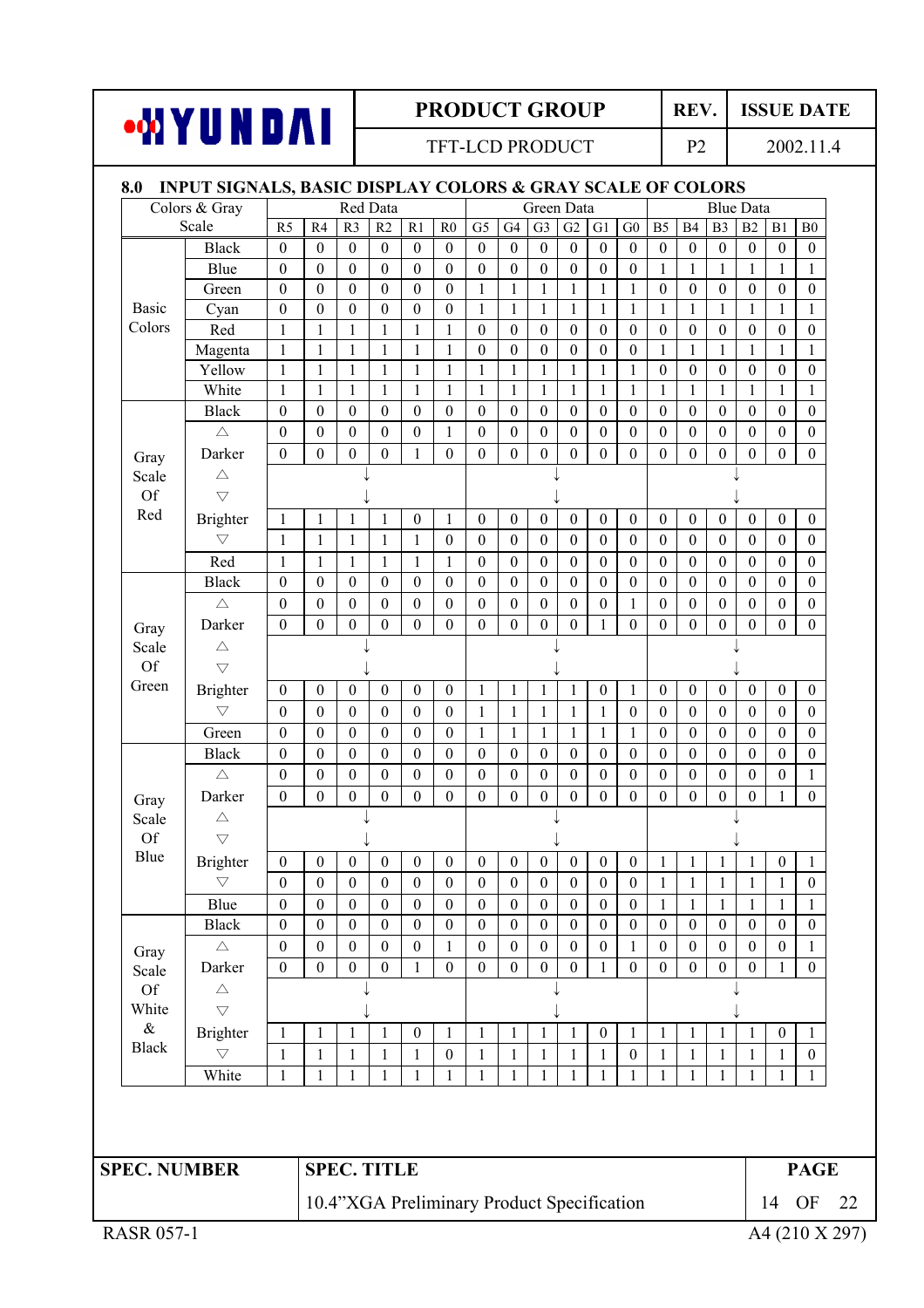| <b>WYUNDAI</b>                                                                                                     |                           | <b>PRODUCT GROUP</b>                                                                                                                                                                                                                                       | REV.           | <b>ISSUE DATE</b>     |
|--------------------------------------------------------------------------------------------------------------------|---------------------------|------------------------------------------------------------------------------------------------------------------------------------------------------------------------------------------------------------------------------------------------------------|----------------|-----------------------|
|                                                                                                                    |                           | TFT-LCD PRODUCT                                                                                                                                                                                                                                            | 2002.11.4      |                       |
| <b>9.0 POWER SEQUENCE</b>                                                                                          |                           |                                                                                                                                                                                                                                                            |                |                       |
| as shown in below                                                                                                  |                           | To prevent a latch-up or DC operation of the LCD module, the power on/off sequence should be                                                                                                                                                               |                |                       |
| Power Supply                                                                                                       | 0.9VDD<br>$0.1$ VDD<br>0V | 0.9VDD<br>0.1VDD<br>T1<br>T <sub>5</sub>                                                                                                                                                                                                                   | T <sub>6</sub> |                       |
| Interface Signal                                                                                                   | $\boldsymbol{0}$          | Valid<br>T <sub>3</sub><br>T4                                                                                                                                                                                                                              |                |                       |
| Back-light                                                                                                         |                           | 0                                                                                                                                                                                                                                                          |                |                       |
| $0 < T1 \le 10$ ms<br>$0 < T2 \le 50$ ms<br>$100 \text{ ms } \leq T3, T4$<br>$0 < T5 \le 50$ ms<br>1 sec $\leq$ T6 |                           |                                                                                                                                                                                                                                                            |                |                       |
| Notes:<br>impedance.                                                                                               |                           | 1. When the power supply VDD is 0V, Keep the level of input signals on the low or keep high<br>2. Do not keep the interface signal high impedance when power is on.<br>3. Back Light must be turn on after power for logic and interface signal are valid. |                |                       |
| <b>SPEC. NUMBER</b>                                                                                                |                           | <b>SPEC. TITLE</b>                                                                                                                                                                                                                                         |                | <b>PAGE</b>           |
|                                                                                                                    |                           | 10.4"XGA Preliminary Product Specification                                                                                                                                                                                                                 |                | 15<br><b>OF</b><br>22 |
| <b>RASR 057-1</b>                                                                                                  |                           |                                                                                                                                                                                                                                                            |                | A4 (210 X 297)        |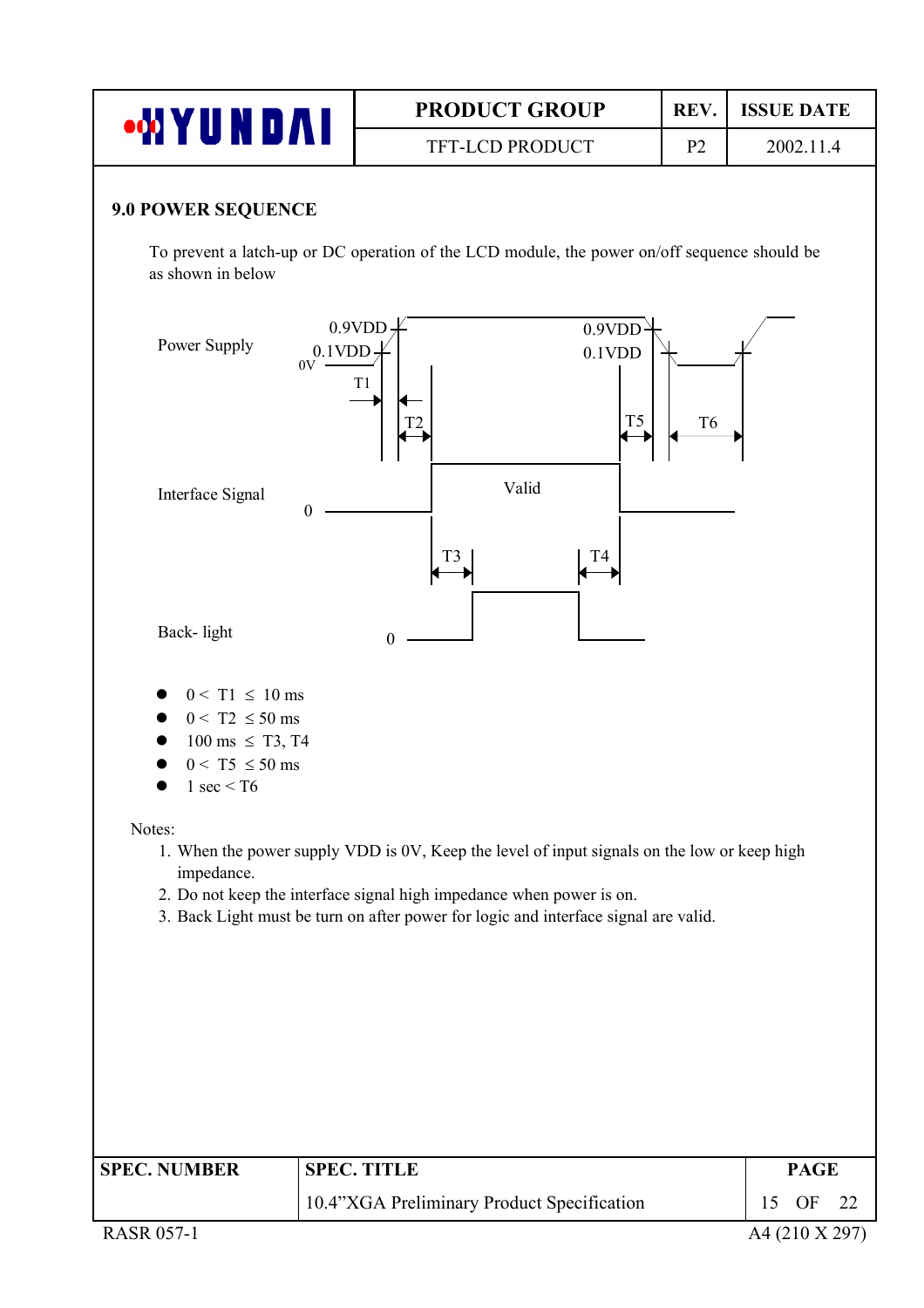

#### **10.0 MECHANICAL CHARACTERISTICS**

10.1 Dimensional Requirements

FIGURE 5, 6 shown in appendix shows mechanical outlines for the model.

| Parameter           | Specification                     | Unit   |  |
|---------------------|-----------------------------------|--------|--|
| Dimensional outline |                                   |        |  |
| Horizontal          | $238.6 \pm 0.5$                   | mm     |  |
| Vertical            | $173.2 \pm 0.5$                   |        |  |
| Thickness           | 5.0 Max., 6.8 Max.                |        |  |
| Weight              | 235 typ.                          | gram   |  |
| Active area         | $210.432$ (H) $\times$ 157.824(V) | mm     |  |
| Pixel pitch         | $0.2055(H) \times 0.2055(V)$      | mm     |  |
| Number of pixels    | $1024(H) \times 768(V)$           | pixels |  |

#### 10.2 Mounting

See FIGURE 5 shown in appendix

#### 10.3 Anti-Glare and Polarizer Hardness.

The surface of the LCD has an anti-glare coating to minimize reflection and a coating to reduce scratching.

#### 10.4 Light Leakage

There shall not be visible light from the back-lighting system around the edges of the screen as seen from a distance 50 cm from the screen with an overhead light level of 150lux. The manufacture shall furnish limit samples of the panel showing the light leakage acceptable.

| <b>SPEC. NUMBER</b> | <b>SPEC. TITLE</b>                         | <b>PAGE</b>    |  |  |  |
|---------------------|--------------------------------------------|----------------|--|--|--|
|                     | 10.4"XGA Preliminary Product Specification | 16 OF 22       |  |  |  |
| <b>RASR 057-1</b>   |                                            | A4 (210 X 297) |  |  |  |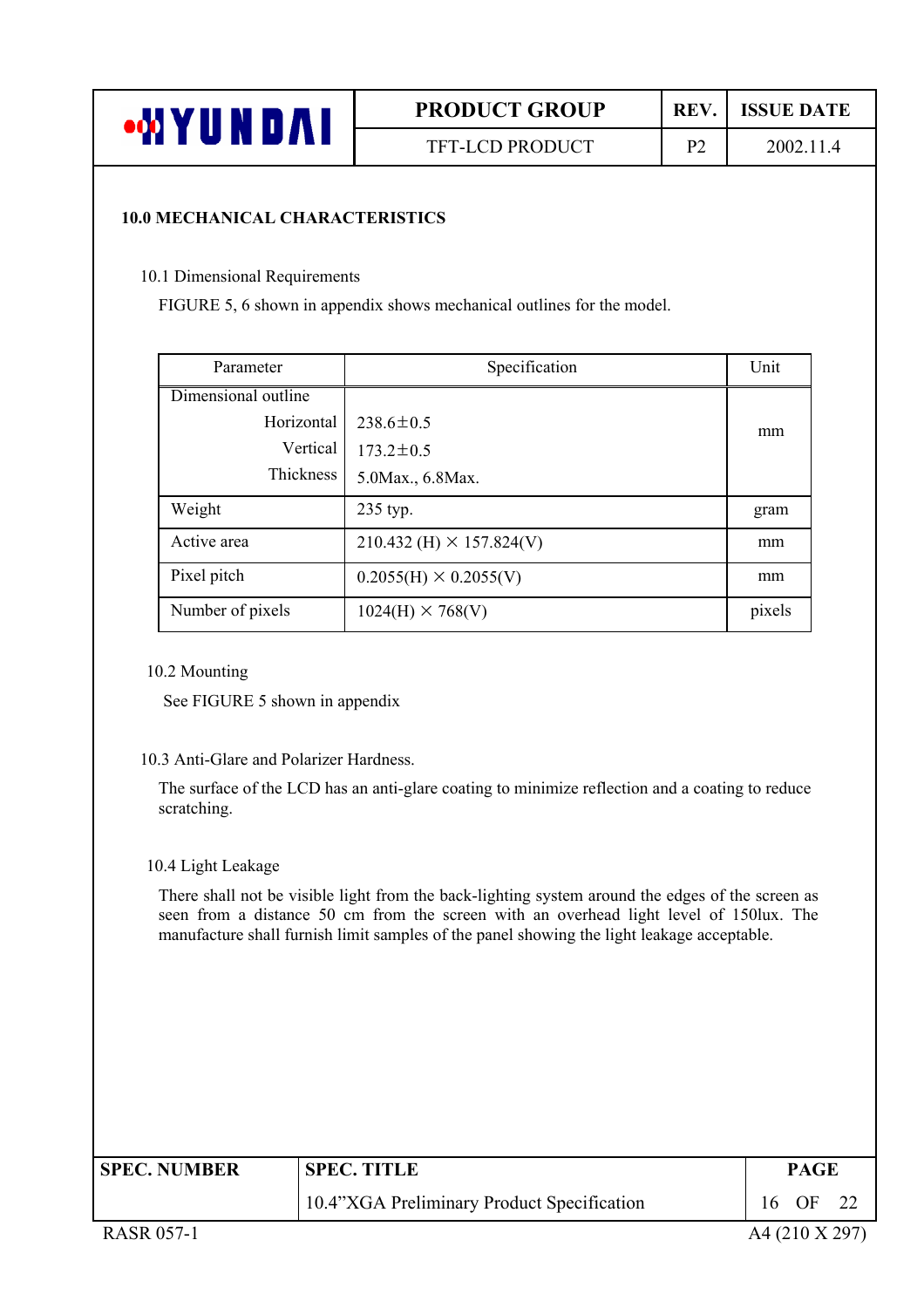

TFT-LCD PRODUCT P2 2002.11.4

### **11.0 RELIABILITY TEST**

| No             | <b>Test Items</b>                                       | Conditions                                                                                                            |
|----------------|---------------------------------------------------------|-----------------------------------------------------------------------------------------------------------------------|
| $\mathbf{1}$   | High temperature storage test                           | Ta = $60 °C$ , 240 hrs                                                                                                |
| $\overline{2}$ | Low temperature storage test                            | Ta = -20 °C, 240 hrs                                                                                                  |
| $\overline{3}$ | High temperature $&$ high<br>humidity<br>operation test | Ta = 50 °C, 80 %RH, 240 hrs                                                                                           |
| $\overline{4}$ | High temperature operation test                         | Ta = 50 $\degree$ C, 240 hrs                                                                                          |
| 5              | Low temperature operation test                          | Ta = $0 °C$ , 240 hrs                                                                                                 |
| 6              | Thermal shock                                           | Ta = -20 °C $\leftrightarrow$ 60 °C (30 min), 100 cycle                                                               |
| $\overline{7}$ | Vibration test<br>(non-operating)                       | Frequency : $10 \sim 300 \text{ Hz}$<br>Gravity/AMP : 1.5G<br>Period<br>$: X, Y, Z$ 30 min                            |
| 8              | Shock test<br>(non-operating)                           | Gravity<br>:150G<br>Pulse width<br>: 6ms, half sine wave<br>$\pm X$ , $\pm Y$ , $\pm Z$ Once for each direction       |
| 9              | Electrostatic discharge test                            | Air<br>: $150 \text{ pF}$ , $330\Omega$ , $15\text{KV}$<br>Contact<br>: $150 \text{ pF}$ , $330\Omega$ , $8\text{KV}$ |

NOTE: vibration test and shock test should be done with digitizer board inserted.

| <b>SPEC. NUMBER</b> | <b>SPEC. TITLE</b>                         | <b>PAGE</b>    |  |  |  |
|---------------------|--------------------------------------------|----------------|--|--|--|
|                     | 10.4"XGA Preliminary Product Specification | 17 OF 22       |  |  |  |
| <b>RASR 057-1</b>   |                                            | A4 (210 X 297) |  |  |  |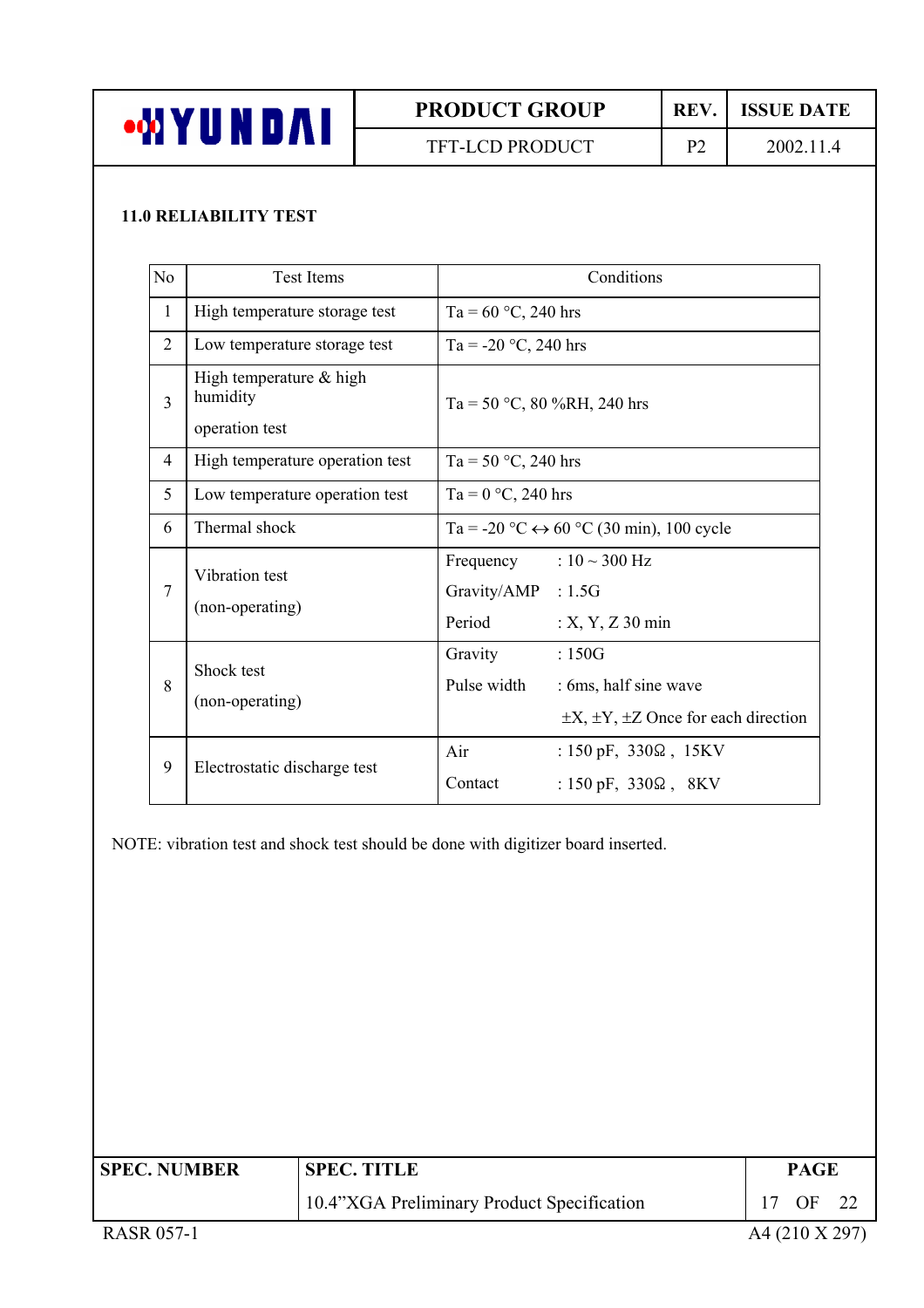#### **12.0 HANDLING & CAUTIONS**

12.1 Cautions when taking out the module

• Pick the pouch only, when taking out module from a shipping package.

12.2 Cautions for handling the module

- As the electrostatic discharges may break the LCD module, handle the LCD module with care. Peel a protection sheet off from the LCD panel surface as slowly as possible.
- As the LCD panel and backlight element are made from fragile glass material, impulse and pressure to the LCD module should be avoided.
- As the surface of the polarizer is very soft and easily scratched, use a soft dry cloth without chemicals for cleaning.
- Do not pull the interface connector in or out while the LCD module is operating.
- Put the module display side down on a flat horizontal plane.
- Handle connectors and cables with care.

12.3 Cautions for the operation

- When the module is operating, do not lose MCLK, DE signals. If any one of these signals were lost, the LCD panel would be damaged.
- Obey the supply voltage sequence. If wrong sequence were applied, the module would be damaged.

12.4 Cautions for the atmosphere

- Dewdrop atmosphere should be avoided.
- y Do not store and/or operate the LCD module in a high temperature and/or humidity atmosphere. Storage in an electro-conductive polymer-packing pouch and under relatively low temperature atmosphere is recommended.
- 12.5 Cautions for the module characteristics
	- Do not apply fixed pattern data signal to the LCD module at product aging.
	- Applying fixed pattern for a long time may cause image sticking.

12.6 Other cautions

- Do not disassemble and/or re-assemble LCD module.
- Do not re-adjust variable resistor or switch etc.
- When returning the module for repair or etc, please pack the module not to be broken. We recommend using the original shipping packages.

| <b>SPEC. NUMBER</b> | <b>SPEC. TITLE</b>                         | PAGE |    |  |  |
|---------------------|--------------------------------------------|------|----|--|--|
|                     | 10.4"XGA Preliminary Product Specification | 18   | OF |  |  |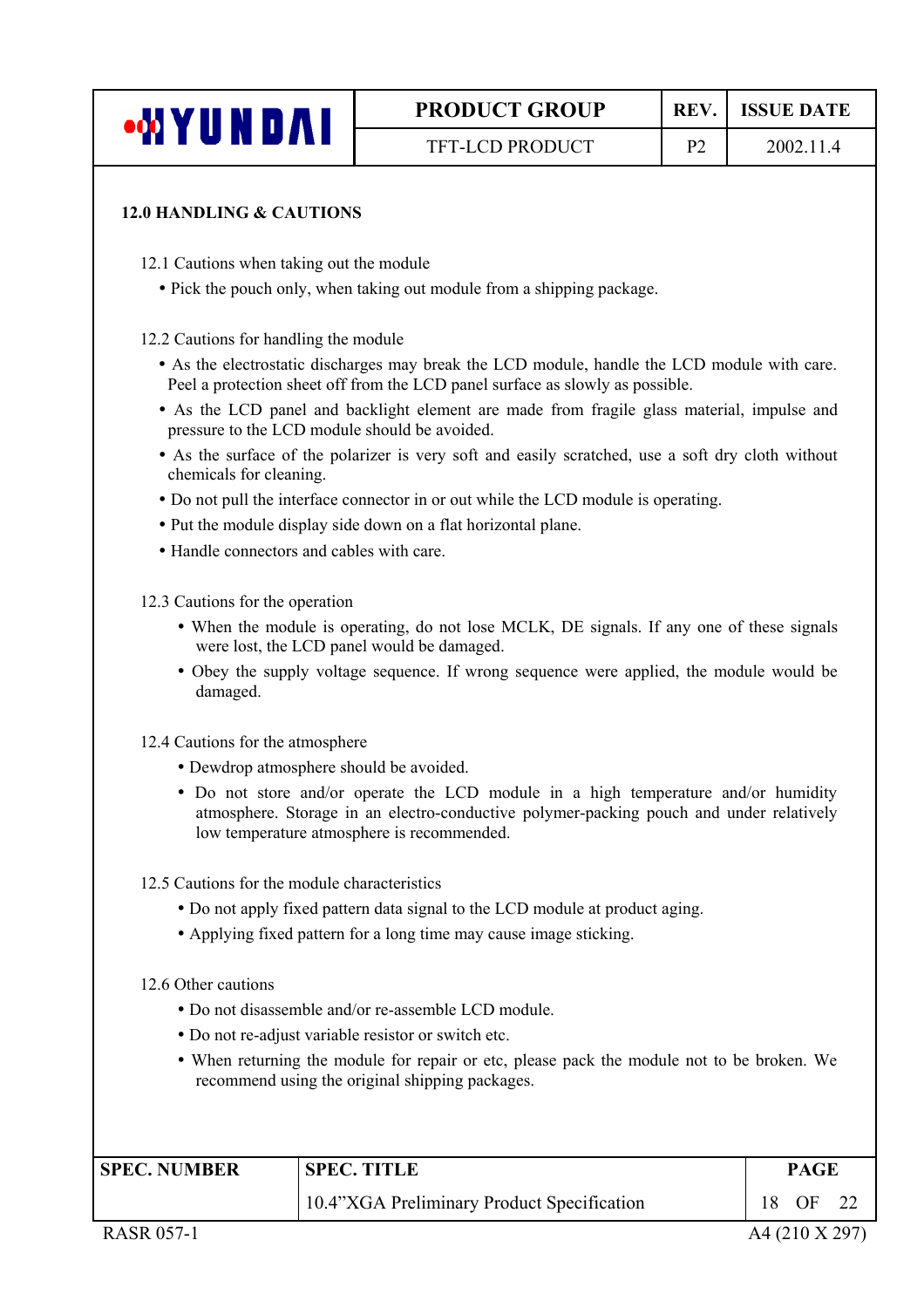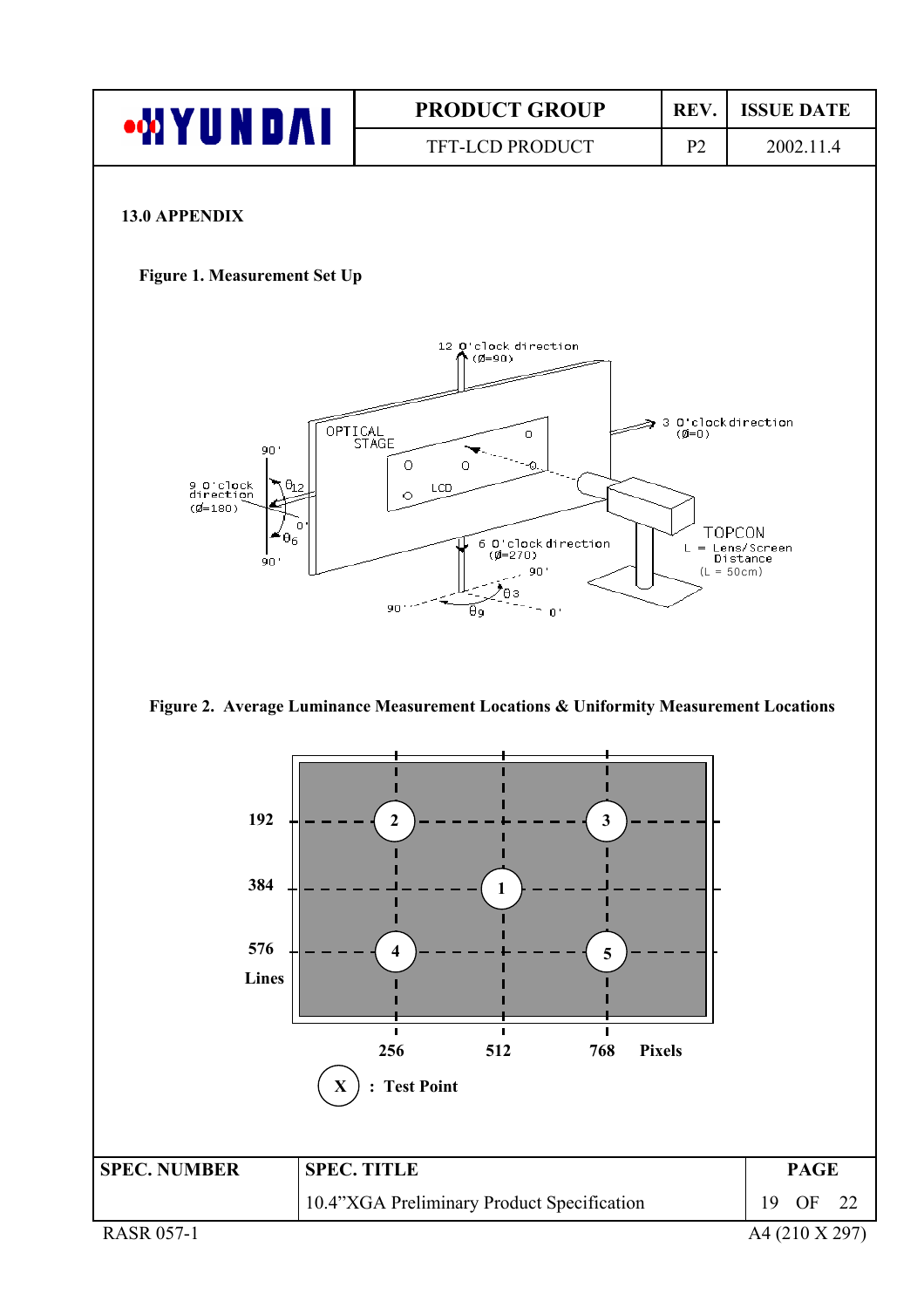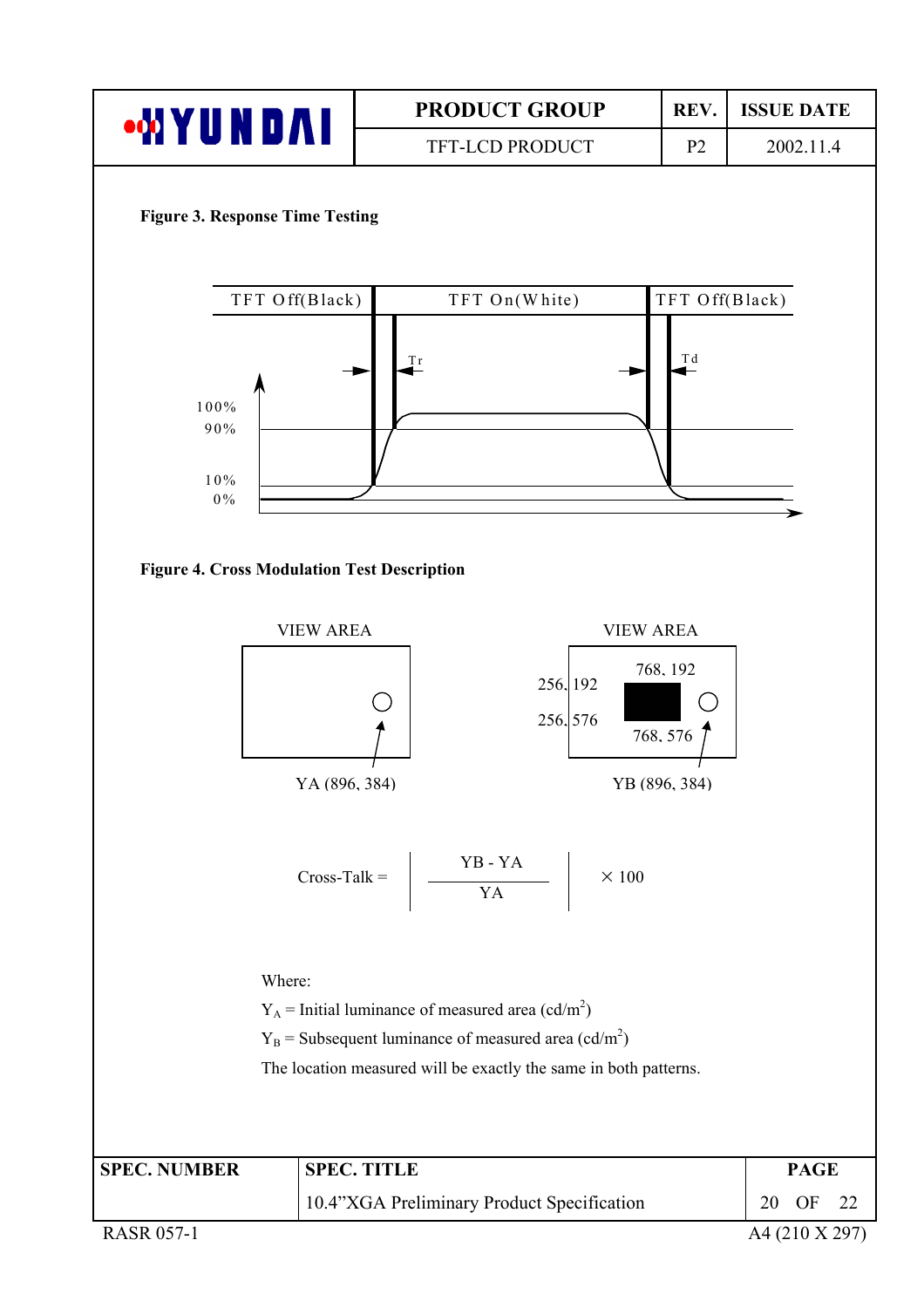